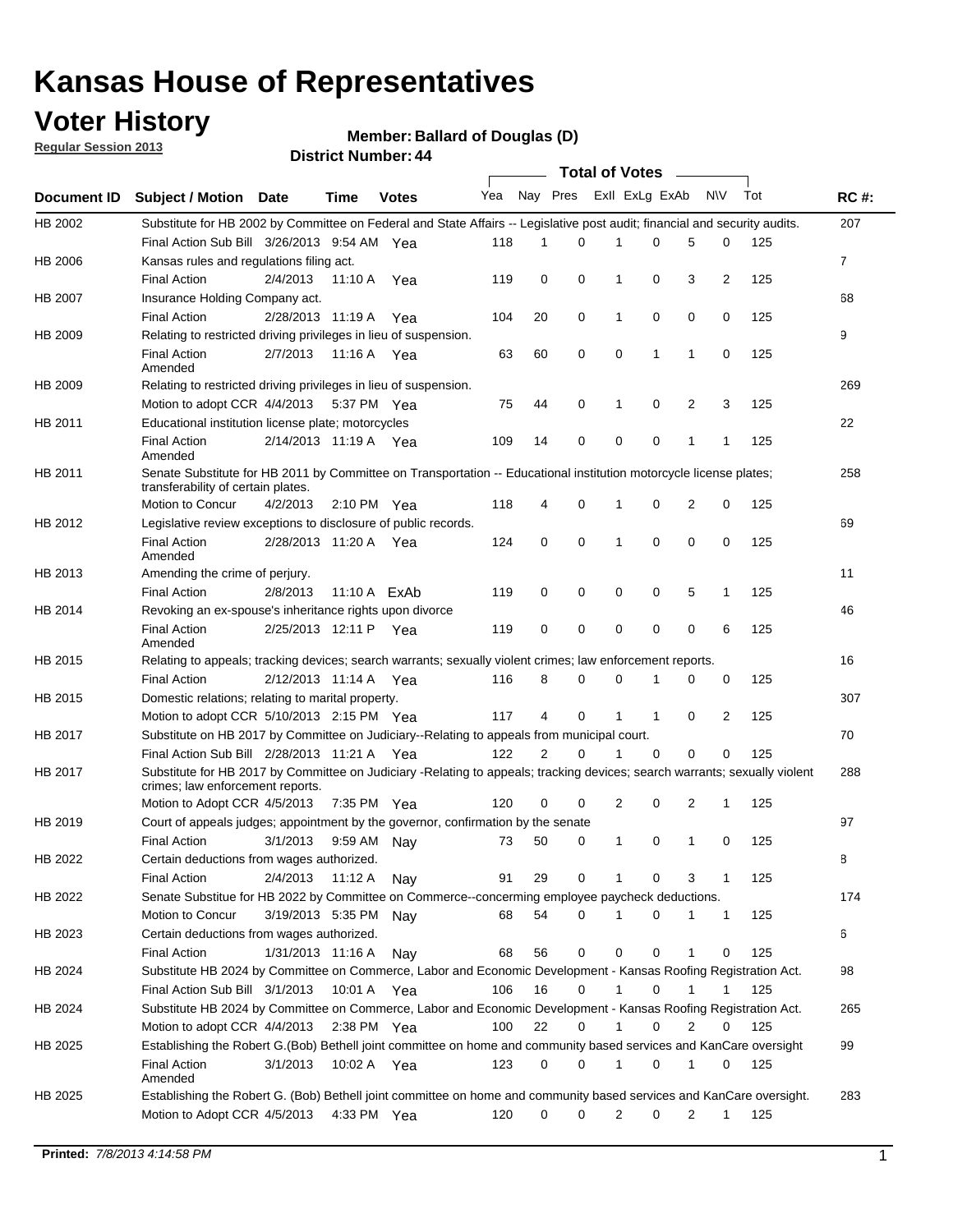### **Voter History**

**Member: Ballard of Douglas (D)** 

**Regular Session 2013**

|                    |                                                                                                                                                                                                                                                       |                       |         |              |     |                         | <b>Total of Votes</b> |                |   |                |           |     |             |
|--------------------|-------------------------------------------------------------------------------------------------------------------------------------------------------------------------------------------------------------------------------------------------------|-----------------------|---------|--------------|-----|-------------------------|-----------------------|----------------|---|----------------|-----------|-----|-------------|
| <b>Document ID</b> | <b>Subject / Motion Date</b>                                                                                                                                                                                                                          |                       | Time    | <b>Votes</b> | Yea | Nay Pres Exll ExLg ExAb |                       |                |   |                | <b>NV</b> | Tot | <b>RC#:</b> |
| HB 2028            | Providing for venue in Shawnee County District Court in certain forfeiture proceedings                                                                                                                                                                |                       |         |              |     |                         |                       |                |   |                |           |     | 12          |
|                    | <b>Final Action</b><br>Amended                                                                                                                                                                                                                        | 2/8/2013              |         | 11:12 A ExAb | 119 | 1                       | 0                     | 0              | 0 | 5              | 0         | 125 |             |
| HB 2028            | Providing for venue in Shawnee County District Court in certain forfeiture proceedings                                                                                                                                                                |                       |         |              |     |                         |                       |                |   |                |           |     | 199         |
|                    | Motion to Concur                                                                                                                                                                                                                                      | 3/25/2013 9:36 AM Yea |         |              | 120 | 0                       | 0                     | 2              | 0 | 2              | 1         | 125 |             |
| HB 2030            | Creating wounded warrior deer hunting permits for injured combat veterans.                                                                                                                                                                            |                       |         |              |     |                         |                       |                |   |                |           |     | 25          |
|                    | <b>Final Action</b><br>Amended                                                                                                                                                                                                                        | 2/15/2013 11:16 A     |         | Yea          | 115 | 0                       | 0                     | 2              | 2 | 3              | 3         | 125 |             |
| HB 2033            | Concerning the regulation of knives                                                                                                                                                                                                                   |                       |         |              |     |                         |                       |                |   |                |           |     | 143         |
|                    | <b>Final Action</b>                                                                                                                                                                                                                                   | 3/7/2013              | 12:12 P | Nav          | 93  | 28                      | 0                     | 1              | 0 | 3              | 0         | 125 |             |
| HB 2033            | Concerning the regulation of knives.                                                                                                                                                                                                                  |                       |         |              |     |                         |                       |                |   |                |           |     | 270         |
|                    | Motion to adopt CCR 4/4/2013                                                                                                                                                                                                                          |                       |         | 5:43 PM Yea  | 95  | 26                      | 0                     |                | 0 | 3              | 0         | 125 |             |
| HB 2034            | Human trafficking; crimes of commercial sexual exploitation of a child, selling sexual relations, promoting the sale of sexual<br>relations and buying sexual relations; children in need of care; staff secure faciliies.                            |                       |         |              |     |                         |                       |                |   |                |           |     | 17          |
|                    | <b>Final Action</b><br>Amended                                                                                                                                                                                                                        | 2/12/2013 11:16 A Yea |         |              | 124 | 0                       | 0                     | 0              | 1 | 0              | 0         | 125 |             |
| HB 2034            | S Sub for HB 2034 by Committee on Judiciary - Human trafficking; crimes of commercial sexual exploitation of a child, selling<br>sexual relations, promoting the sale of sexual relations and buying sexual relations; children in need of care;staff |                       |         |              |     |                         |                       |                |   |                |           |     | 282         |
|                    | Motion to Adopt CCR 4/5/2013 4:18 PM Yea                                                                                                                                                                                                              |                       |         |              | 120 | 0                       | 0                     | $\overline{2}$ | 0 | $\overline{2}$ | 1         | 125 |             |
| HB 2035            | Cities; experience requirements for plumbers, electricians and certain mechanical contractors.                                                                                                                                                        |                       |         |              |     |                         |                       |                |   |                |           |     | 29          |
|                    | <b>Final Action</b>                                                                                                                                                                                                                                   | 2/18/2013 11:16 A     |         | Yea          | 117 | 2                       | 0                     | 2              | 0 | 4              | 0         | 125 |             |
| HB 2037            | Public property; religious displays; other displays.                                                                                                                                                                                                  |                       |         |              |     |                         |                       |                |   |                |           |     | 176         |
|                    | <b>Final Action</b>                                                                                                                                                                                                                                   | 3/20/2013 10:27 A     |         | Yea          | 120 | 3                       | 0                     |                | 0 | 1              | 0         | 125 |             |
| HB 2041            | Criminal history record information; definition; municipal court reporting; district court reporting.                                                                                                                                                 |                       |         |              |     |                         |                       |                |   |                |           |     | 19          |
|                    | <b>Final Action</b>                                                                                                                                                                                                                                   | 2/13/2013 11:23 A     |         | Yea          | 119 | 3                       | 0                     | $\Omega$       | 0 | 3              | 0         | 125 |             |
| HB 2042            | Appraisal of property for taxation purposes; appeals; changes.                                                                                                                                                                                        |                       |         |              |     |                         |                       |                |   |                |           |     | 158         |
|                    | <b>Final Action</b><br>Amended                                                                                                                                                                                                                        | 3/18/2013 11:19 A Yea |         |              | 109 | 12                      | 0                     | 2              | 0 | 2              | 0         | 125 |             |
| HB 2043            | Aggravated battery; driving under the influence.                                                                                                                                                                                                      |                       |         |              |     |                         |                       |                |   |                |           |     | 100         |
|                    | <b>Final Action</b><br>Amended                                                                                                                                                                                                                        | 3/1/2013              |         | 10:03 A Yea  | 123 | 0                       | 0                     | 1              | 0 | 1              | 0         | 125 |             |
| HB 2043            | Senate Substitute for HB 2043 by Committee on Judiciary - Attorney general; duties and responsibilities; notice of intent to<br>seek the death penalty.                                                                                               |                       |         |              |     |                         |                       |                |   |                |           |     | 271         |
|                    | Motion to adopt CCR 4/4/2013                                                                                                                                                                                                                          |                       |         | 5:48 PM Yea  | 121 | 0                       | 0                     | 1              | 0 | 3              | 0         | 125 |             |
| HB 2044            | Increasing the penalty for a person who distributes a controlled substance that causes great bodily harm or death.                                                                                                                                    |                       |         |              |     |                         |                       |                |   |                |           |     | 101         |
|                    | <b>Final Action</b><br>Amended                                                                                                                                                                                                                        | 3/1/2013              | 10:05 A | Yea          | 112 | 11                      | 0                     | 1              | 0 | 1              | 0         | 125 |             |
| HB 2047            | Requiring certain municipalities to vote to increase property tax revenues over previous year when such increase exceeds<br>inflation; publication.                                                                                                   |                       |         |              |     |                         |                       |                |   |                |           |     | 186         |
|                    | <b>Final Action</b><br>Amended                                                                                                                                                                                                                        | 3/21/2013 11:29 A     |         | Nav          | 68  | 53                      | 0                     | 1              | 0 | 3              | 0         | 125 |             |
| HB 2049            | Kansas department of agriculture; increasing certain fees and eliminating sunsets on various program fees.                                                                                                                                            |                       |         |              |     |                         |                       |                |   |                |           |     | 59          |
|                    | <b>Final Action</b><br>Amended                                                                                                                                                                                                                        | 2/27/2013 12:23 P     |         | Yea          | 77  | 46                      | 0                     | 1              | 0 |                | 0         | 125 |             |
| HB 2049            | Kansas department of agriculture; increasing certain fees; concerning sunsets on various program fees.                                                                                                                                                |                       |         |              |     |                         |                       |                |   |                |           |     | 324         |
|                    | Motion to adopt CCR 6/2/2013                                                                                                                                                                                                                          |                       | 12:28 A | Nav          | 45  | 64                      | 0                     | 1              | 0 | 6              | 9         | 125 |             |
| HB 2050            | Agriculture; agricultural chemical registration; pesticide business liablity insurance; repeal of the Kansas agricultural liming<br>materials act.                                                                                                    |                       |         |              |     |                         |                       |                |   |                |           |     | 60          |
|                    | <b>Final Action</b><br>Amended                                                                                                                                                                                                                        | 2/27/2013 12:25 P     |         | Yea          | 103 | 20                      | 0                     |                | 0 | 1              | 0         | 125 |             |
| HB 2051            | Substitute for HB 2051 by Committee on Agriculture and Natural Resources--Amending provisions relating to dams,<br>obstructions, sstreams and water flex accounts and transfer permits.                                                               |                       |         |              |     |                         |                       |                |   |                |           |     | 50          |
|                    | Final Action Sub Bill 2/26/2013 2:12 PM Yea                                                                                                                                                                                                           |                       |         |              | 117 | $\overline{c}$          | 0                     | 0              | 0 | 0              | 6         | 125 |             |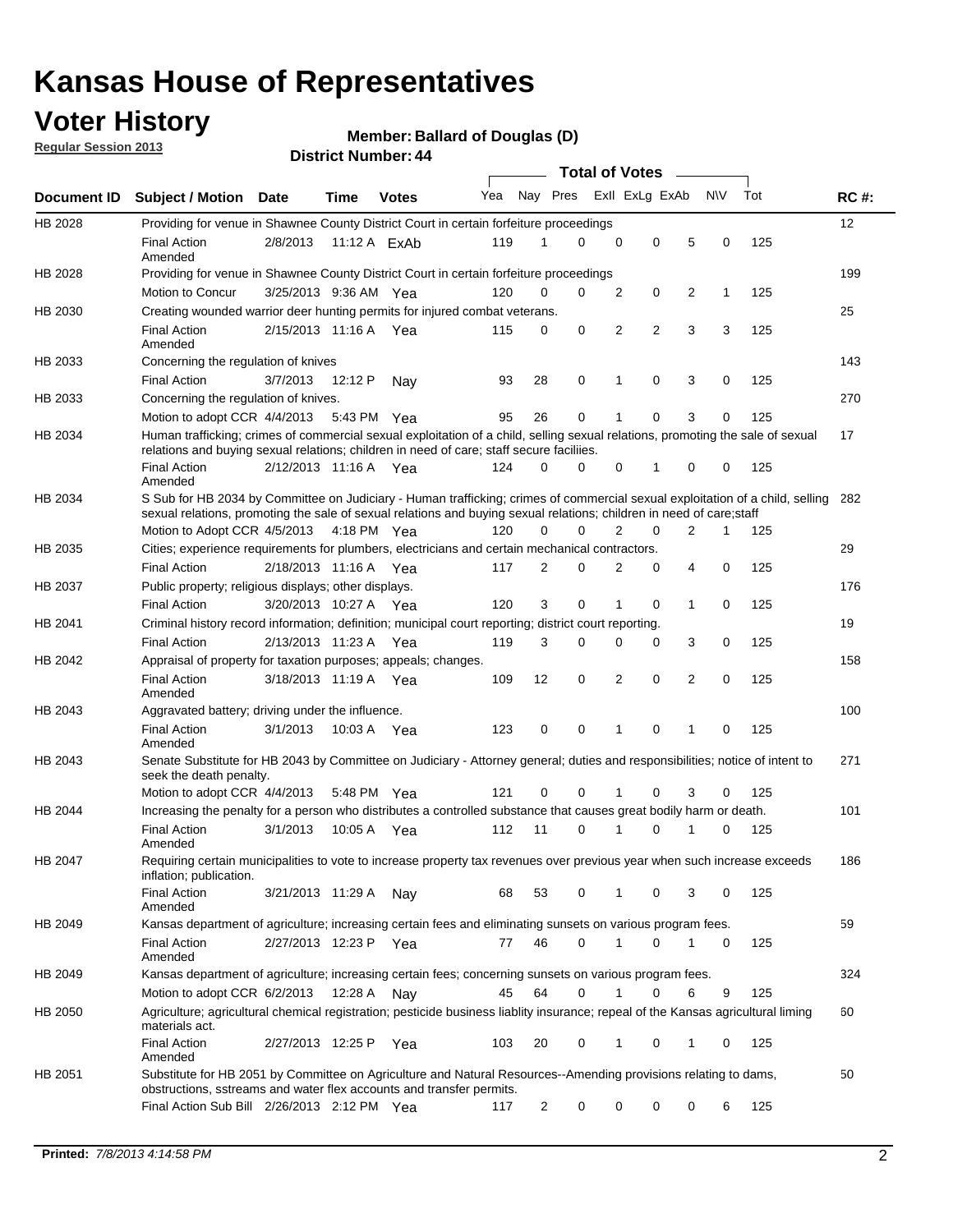### **Voter History**

**Member: Ballard of Douglas (D)** 

**Regular Session 2013**

|                |                                                                                                                                                                                                                                          |                       |         |              |     |              |                         | <b>Total of Votes</b> |                |             | $\overline{\phantom{0}}$ |              |     |             |
|----------------|------------------------------------------------------------------------------------------------------------------------------------------------------------------------------------------------------------------------------------------|-----------------------|---------|--------------|-----|--------------|-------------------------|-----------------------|----------------|-------------|--------------------------|--------------|-----|-------------|
| Document ID    | <b>Subject / Motion</b>                                                                                                                                                                                                                  | Date                  | Time    | <b>Votes</b> | Yea |              | Nay Pres Exll ExLg ExAb |                       |                |             |                          | N\V          | Tot | <b>RC#:</b> |
| HB 2052        | Discharging a firearm inside or into a city; unlawful acts; exceptions.                                                                                                                                                                  |                       |         |              |     |              |                         |                       |                |             |                          |              |     | 155         |
|                | <b>Final Action</b><br>Amended                                                                                                                                                                                                           | 3/14/2013 11:20 A Yea |         |              | 121 | 2            | 0                       |                       | 0              | 0           | $\overline{2}$           | 0            | 125 |             |
| HB 2052        | Senate Substitute for HB 2052 by Committee on Federal and State Affairs - Concerning firearms; personal and family<br>protection act; concealed handguns in public building; other changes; unlawful discharge of a firearm inside city. |                       |         |              |     |              |                         |                       |                |             |                          |              |     | 300         |
|                | Motion to Adopt CCR 4/5/2013 10:24 P Yea                                                                                                                                                                                                 |                       |         |              | 104 | 16           | 0                       |                       | $\overline{2}$ | 0           | $\overline{2}$           | $\mathbf{1}$ | 125 |             |
| <b>HB 2055</b> | Personal and Familly Protection Act; public buildings; adequate security.                                                                                                                                                                |                       |         |              |     |              |                         |                       |                |             |                          |              |     | 156         |
|                | <b>Final Action</b><br>Amended                                                                                                                                                                                                           | 3/14/2013 11:26 A     |         | Nay          | 84  | 38           | 0                       |                       | 0              | $\mathbf 0$ | 2                        | 1            | 125 |             |
| HB 2057        | Concerning property taxation; relating to county appraisers; appointing interim appraiser.                                                                                                                                               |                       |         |              |     |              |                         |                       |                |             |                          |              |     | 208         |
|                | <b>Final Action</b>                                                                                                                                                                                                                      | 3/26/2013 9:55 AM Yea |         |              | 119 | 0            | 0                       |                       | $\mathbf{1}$   | $\mathbf 0$ | 5                        | 0            | 125 |             |
| HB 2058        | Taxation of helium and certain other gases under mineral severance tax, and prohibition of certain refunds related thereto.                                                                                                              |                       |         |              |     |              |                         |                       |                |             |                          |              |     | 159         |
|                | <b>Final Action</b>                                                                                                                                                                                                                      | 3/18/2013 11:21 A Yea |         |              | 119 | 2            | 0                       |                       | 2              | $\Omega$    | $\overline{2}$           | 0            | 125 |             |
| HB 2059        | Income tax deductions and modifications and severance tax exemptions; basis of partner's interest and shareholder's stock;<br>statutory clarification.                                                                                   |                       |         |              |     |              |                         |                       |                |             |                          |              |     | 14          |
|                | <b>Final Action</b><br>Amended                                                                                                                                                                                                           | 2/11/2013 11:42 A Yea |         |              | 122 | 2            | 0                       |                       | 0              | 0           | 1                        | 0            | 125 |             |
| HB 2059        | Income tax deductions and modifications and severance tax exemptions; basis of partner's interest and shareholder's stock;<br>statutory clarification.                                                                                   |                       |         |              |     |              |                         |                       |                |             |                          |              |     | 293         |
|                | Motion to Concur                                                                                                                                                                                                                         | 4/5/2013              |         | 8:14 PM Nav  | 0   | 120          | 0                       |                       | $\overline{2}$ | 0           | $\overline{2}$           | 1            | 125 |             |
| HB 2059        | Income tax rates, deductions and credits; rural opportunity zones; sales tax rates and distribution of revenue; severance tax;<br>and property tax exemptions for IRB property and property damaged by natural disaster.                 |                       |         |              |     |              |                         |                       |                |             |                          |              |     | 322         |
|                | Motion to adopt CCR 6/2/2013                                                                                                                                                                                                             |                       | 12:11 A | Nav          | 69  | 45           | 0                       |                       | 1              | 0           | 6                        | 4            | 125 |             |
| HB 2060        | Prohibiting certain confined persons from receiving food sales tax refunds and homestead property tax refunds.                                                                                                                           |                       |         |              |     |              |                         |                       |                |             |                          |              |     | 10          |
|                | <b>Final Action</b><br>Amended                                                                                                                                                                                                           | 2/7/2013              | 11:18 A | Yea          | 123 | 0            | 0                       |                       | $\Omega$       | 1           | 1                        | 0            | 125 |             |
| HB 2065        | Creating the crime of home improvement fraud.                                                                                                                                                                                            |                       |         |              |     |              |                         |                       |                |             |                          |              |     | 20          |
|                | <b>Final Action</b><br>Amended                                                                                                                                                                                                           | 2/13/2013 11:26 A Yea |         |              | 106 | 16           | 0                       |                       | 0              | 0           | 3                        | 0            | 125 |             |
| HB 2066        | Physical therapists; evaluation and treatment of patients.                                                                                                                                                                               |                       |         |              |     |              |                         |                       |                |             |                          |              |     | 26          |
|                | <b>Final Action</b><br>Amended                                                                                                                                                                                                           | 2/15/2013 11:18 A Yea |         |              | 98  | 16           | 0                       |                       | $\overline{2}$ | 2           | 3                        | 4            | 125 |             |
| HB 2067        | Board of nursing; assistant attorneys general.                                                                                                                                                                                           |                       |         |              |     |              |                         |                       |                |             |                          |              |     | 15          |
|                | <b>Final Action</b>                                                                                                                                                                                                                      | 2/11/2013 11:44 A     |         | Yea          | 123 | $\mathbf{1}$ | 0                       |                       | 0              | 0           | 1                        | 0            | 125 |             |
| HB 2069        | Public policy; certain city ordinances and county resolutions declared void.                                                                                                                                                             |                       |         |              |     |              |                         |                       |                |             |                          |              |     | 102         |
|                | <b>Final Action</b><br>Amended                                                                                                                                                                                                           | 3/1/2013              | 10:06 A | Nav          | 92  | 31           | 0                       |                       |                | 0           | 1                        | 0            | 125 |             |
| HB 2069        | Public policy; certain city ordinances and county resolutions declared void.                                                                                                                                                             |                       |         |              |     |              |                         |                       |                |             |                          |              |     | 292         |
|                | Motion to Concur                                                                                                                                                                                                                         | 4/5/2013              |         | 8:04 PM Nay  | 88  | 32           | 0                       |                       | 2              | 0           | 2                        | 1            | 125 |             |
| HB 2070        | Appearance bond conditions; surety and bounty hunter regulation.                                                                                                                                                                         |                       |         |              |     |              |                         |                       |                |             |                          |              |     | 103         |
|                | <b>Final Action</b><br>Amended                                                                                                                                                                                                           | 3/1/2013              |         | 10:08 A Yea  | 122 | $\mathbf{1}$ | 0                       |                       | 1              | 0           | $\mathbf{1}$             | 0            | 125 |             |
| HB 2074        | Cities and counties; solid waste disposal areas; restrictions.                                                                                                                                                                           |                       |         |              |     |              |                         |                       |                |             |                          |              |     | 139         |
|                | <b>Emergency Final</b><br><b>Action Amend</b>                                                                                                                                                                                            | 3/1/2013              |         | 1:11 PM Yea  | 102 | 19           | 0                       |                       | 1              | 0           | 1                        | 2            | 125 |             |
| HB 2075        | Cities; qualifications and rehabilitation of abandoned property.                                                                                                                                                                         |                       |         |              |     |              |                         |                       |                |             |                          |              |     | 61          |
|                | <b>Final Action</b><br>Amended                                                                                                                                                                                                           | 2/27/2013 12:27 P     |         | Yea          | 72  | 51           | 0                       |                       | 1              | 0           | 1                        | 0            | 125 |             |
| HB 2077        | Granting professional licenses to military service members.<br><b>Final Action</b><br>Amended                                                                                                                                            | 2/26/2013 2:13 PM Yea |         |              | 119 | 0            | 0                       |                       | $\overline{c}$ | 0           | $\overline{2}$           | 2            | 125 | 51          |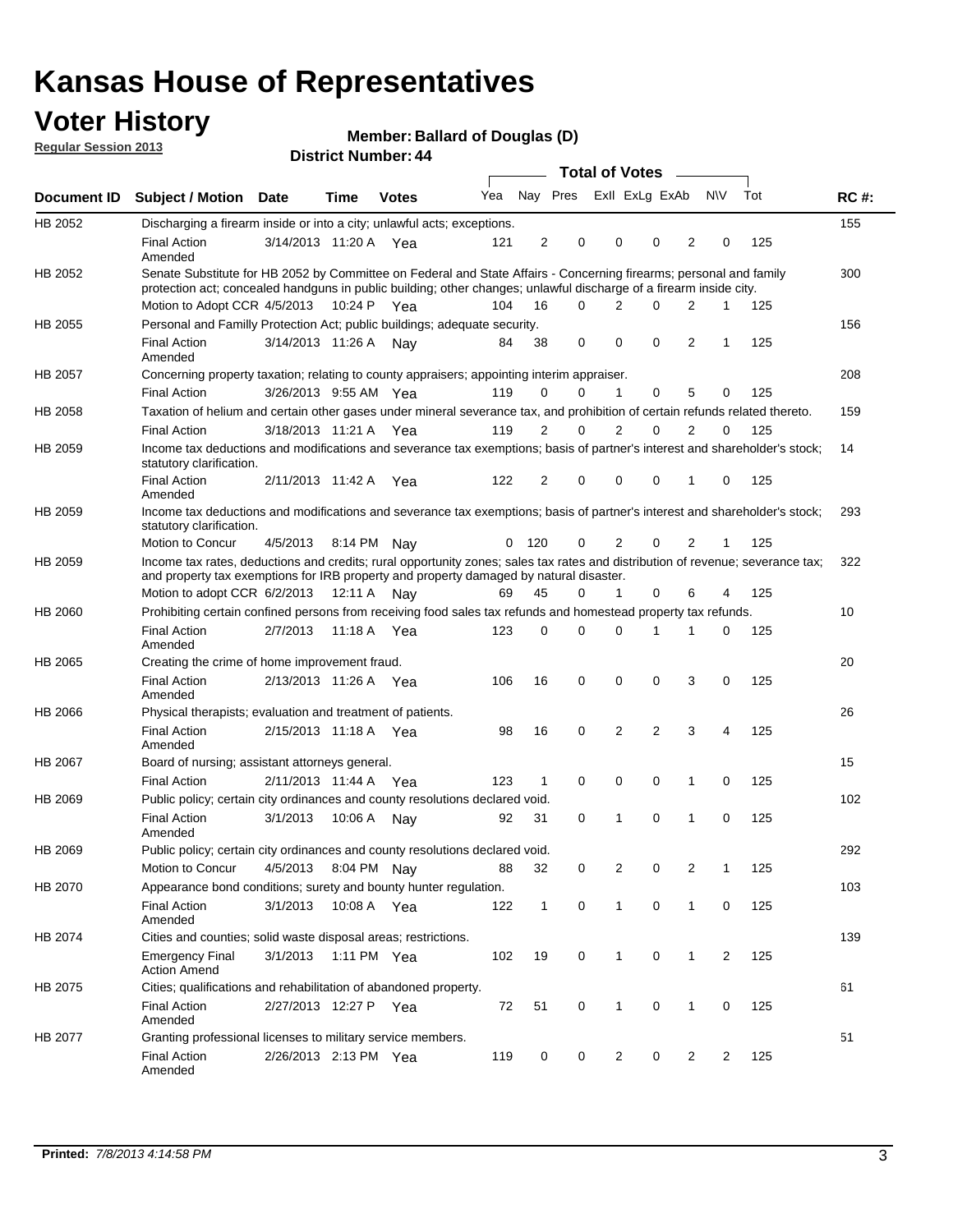### **Voter History**

**Member: Ballard of Douglas (D)** 

**Regular Session 2013**

|             |                                                                                                                                                                                                       |                       | י וסטוווטר וזעוווטכו |              |     |              |             | <b>Total of Votes</b> |             | $\sim$         |           |     |             |
|-------------|-------------------------------------------------------------------------------------------------------------------------------------------------------------------------------------------------------|-----------------------|----------------------|--------------|-----|--------------|-------------|-----------------------|-------------|----------------|-----------|-----|-------------|
| Document ID | <b>Subject / Motion Date</b>                                                                                                                                                                          |                       | <b>Time</b>          | <b>Votes</b> | Yea | Nay Pres     |             | Exll ExLg ExAb        |             |                | <b>NV</b> | Tot | <b>RC#:</b> |
| HB 2078     | Authorizing certain licensing boards to accept education, training or experience completed in the military towards licensure in<br>this state.                                                        |                       |                      |              |     |              |             |                       |             |                |           |     | 52          |
|             | <b>Final Action</b><br>Amended                                                                                                                                                                        | 2/26/2013 2:14 PM Yea |                      |              | 119 | 0            | 0           | 2                     | 0           | $\overline{2}$ | 2         | 125 |             |
| HB 2078     | Authorizing certain licensing boards to accept education, training or experience of military service members towards obtaining 275<br>licensure in this state.                                        |                       |                      |              |     |              |             |                       |             |                |           |     |             |
|             | Motion to adopt CCR 4/5/2013                                                                                                                                                                          |                       | 11:42 A              | Yea          | 120 | 0            | $\mathbf 0$ | $\overline{2}$        | 0           | 3              | 0         | 125 |             |
| HB 2081     | Forfeiture of property related to violations of certain criminal acts.                                                                                                                                |                       |                      |              |     |              |             |                       |             |                |           |     | 18          |
|             | <b>Final Action</b><br>Amended                                                                                                                                                                        | 2/12/2013 11:17 A Yea |                      |              | 124 | 0            | 0           | $\Omega$              | 1           | 0              | 0         | 125 |             |
| HB 2081     | Forfeiture of property related to violations of certain criminal acts.                                                                                                                                |                       |                      |              |     |              |             |                       |             |                |           |     | 306         |
|             | Motion to adopt CCR 5/10/2013 10:38 A                                                                                                                                                                 |                       |                      | Yea          | 121 | 0            | 0           | 1                     | 1           | 2              | 0         | 125 |             |
| HB 2083     | Public employees relations boards; assessment of certain costs.                                                                                                                                       |                       |                      |              |     |              |             |                       |             |                |           |     | 104         |
|             | <b>Final Action</b><br>Amended                                                                                                                                                                        | 3/1/2013              | 10:09 A              | Nay          | 87  | 36           | 0           | 1                     | 0           | 1              | 0         | 125 |             |
| HB 2084     | Tax credits for community services contributions; youth apprenticeship and entrepreneurship.                                                                                                          |                       |                      |              |     |              |             |                       |             |                |           |     | 105         |
|             | <b>Final Action</b><br>Amended                                                                                                                                                                        | 3/1/2013              | 10:11 A              | Yea          | 120 | 3            | $\Omega$    |                       | $\mathbf 0$ | $\mathbf{1}$   | 0         | 125 |             |
| HB 2084     | Tax credits for community services contributions; youth apprenticeship and entrepreneurship.                                                                                                          |                       |                      |              |     |              |             |                       |             |                |           |     | 316         |
|             | Sub Motion to Concur 5/24/2013 9:33 AM Nav                                                                                                                                                            |                       |                      |              | 5   | - 109        | $\Omega$    | 1                     | $\Omega$    | 9              | 1         | 125 |             |
| HB 2086     | Eligible infrastructure costs for tax increment financing and community improvement districts; bond repayment tax revenue<br>pledge requirements.                                                     |                       |                      |              |     |              |             |                       |             |                |           |     | 160         |
|             | <b>Final Action</b>                                                                                                                                                                                   | 3/18/2013 11:24 A     |                      | Nay          | 61  | 60           | 0           | 2                     | 0           | 2              | 0         | 125 |             |
| HB 2086     | Eligible infrastructure costs for tax increment financing and community improvement districts; bond repayment tax revenue<br>pledge requirements.                                                     |                       |                      |              |     |              |             |                       |             |                |           |     | 173         |
|             | <b>Final Action</b>                                                                                                                                                                                   | 3/19/2013 5:25 PM     |                      | Yea          | 81  | 41           | 0           | 1                     | 0           | 1              | 1         | 125 |             |
| HB 2091     | Publication of delinquent personal property tax statements.                                                                                                                                           |                       |                      |              |     |              |             |                       |             |                |           |     | 161         |
|             | <b>Final Action</b><br>Amended                                                                                                                                                                        | 3/18/2013 11:25 A     |                      | Nav          | 81  | 40           | 0           | 2                     | 0           | $\overline{2}$ | 0         | 125 |             |
| HB 2093     | Amending the crime of identity theft.                                                                                                                                                                 |                       |                      |              |     |              |             |                       |             |                |           |     | 106         |
|             | <b>Final Action</b><br>Amended                                                                                                                                                                        | 3/1/2013              | 10:12 A              | Yea          | 123 | 0            | $\Omega$    | 1                     | 0           | 1              | 0         | 125 |             |
| HB 2093     | Senate Substitute for HB 2093 by Committee on Judiciary - Identity theft and identity fraud; unlawful acts concerning<br>computers; DNA testing and exculpatory evidence; murder in the first degree. |                       |                      |              |     |              |             |                       |             |                |           |     | 289         |
|             | Motion to Adopt CCR 4/5/2013 7:49 PM Yea                                                                                                                                                              |                       |                      |              | 118 | 2            | 0           | 2                     | 0           | 2              | 1         | 125 |             |
| HB 2094     | Student electronic privacy at public and private postsecondary educational institutions.                                                                                                              |                       |                      |              |     |              |             |                       |             |                |           |     | 164         |
|             | <b>Final Action</b><br>Amended                                                                                                                                                                        | 3/19/2013 10:33 A     |                      | Yea          | 123 | 0            | 0           | 1                     | 0           | 1              | 0         | 125 |             |
| HB 2096     | Local governmental entities and investment of public moneys.                                                                                                                                          |                       |                      |              |     |              |             |                       |             |                |           |     | 23          |
|             | <b>Final Action</b>                                                                                                                                                                                   | 2/14/2013 11:21 A     |                      | Yea          | 123 | 0            | 0           | 0                     | 0           | 1              | 1         | 125 |             |
| HB 2099     | Insurance- updating certain statutory references.                                                                                                                                                     |                       |                      |              |     |              |             |                       |             |                |           |     | 71          |
|             | <b>Final Action</b><br>Amended                                                                                                                                                                        | 2/28/2013 11:23 A     |                      | Yea          | 124 | 0            | 0           | 1                     | 0           | 0              | 0         | 125 |             |
| HB 2101     | Interstate transmission siting compact.                                                                                                                                                               |                       |                      |              |     |              |             |                       |             |                |           |     | 209         |
|             | <b>Final Action</b><br>Amended                                                                                                                                                                        | 3/26/2013 9:56 AM Yea |                      |              | 118 | $\mathbf{1}$ | 0           | 1                     | 0           | 5              | 0         | 125 |             |
| HB 2105     | Substitute HB 2105 by Committee on Commerce, Labor and Economic Development - Employment security law.                                                                                                |                       |                      |              |     |              |             |                       |             |                |           |     | 107         |
|             | Final Action Sub Bill 3/1/2013                                                                                                                                                                        |                       | 10:13 A Nay          |              | 88  | 35           | 0           |                       | 0           | 1              | 0         | 125 |             |
| HB 2105     | Substitute HB 2105 by Committee on Commerce, Labor and Economic Development - Employment security law.                                                                                                |                       |                      |              |     |              |             |                       |             |                |           |     | 298         |
|             | Motion to adopt CCR 4/5/2013                                                                                                                                                                          |                       | 9:46 PM Nay          |              | 89  | 31           | 0           | 2                     | 0           | 2              | 1         | 125 |             |
| HB 2106     | Portable electronics insurance act.                                                                                                                                                                   |                       |                      |              |     |              |             |                       |             |                |           |     | 133         |
|             | <b>Emergency Final</b><br>Action                                                                                                                                                                      | 3/1/2013              | 1:03 PM Yea          |              | 117 | 4            | 0           | $\mathbf{1}$          | 0           | $\mathbf{1}$   | 2         | 125 |             |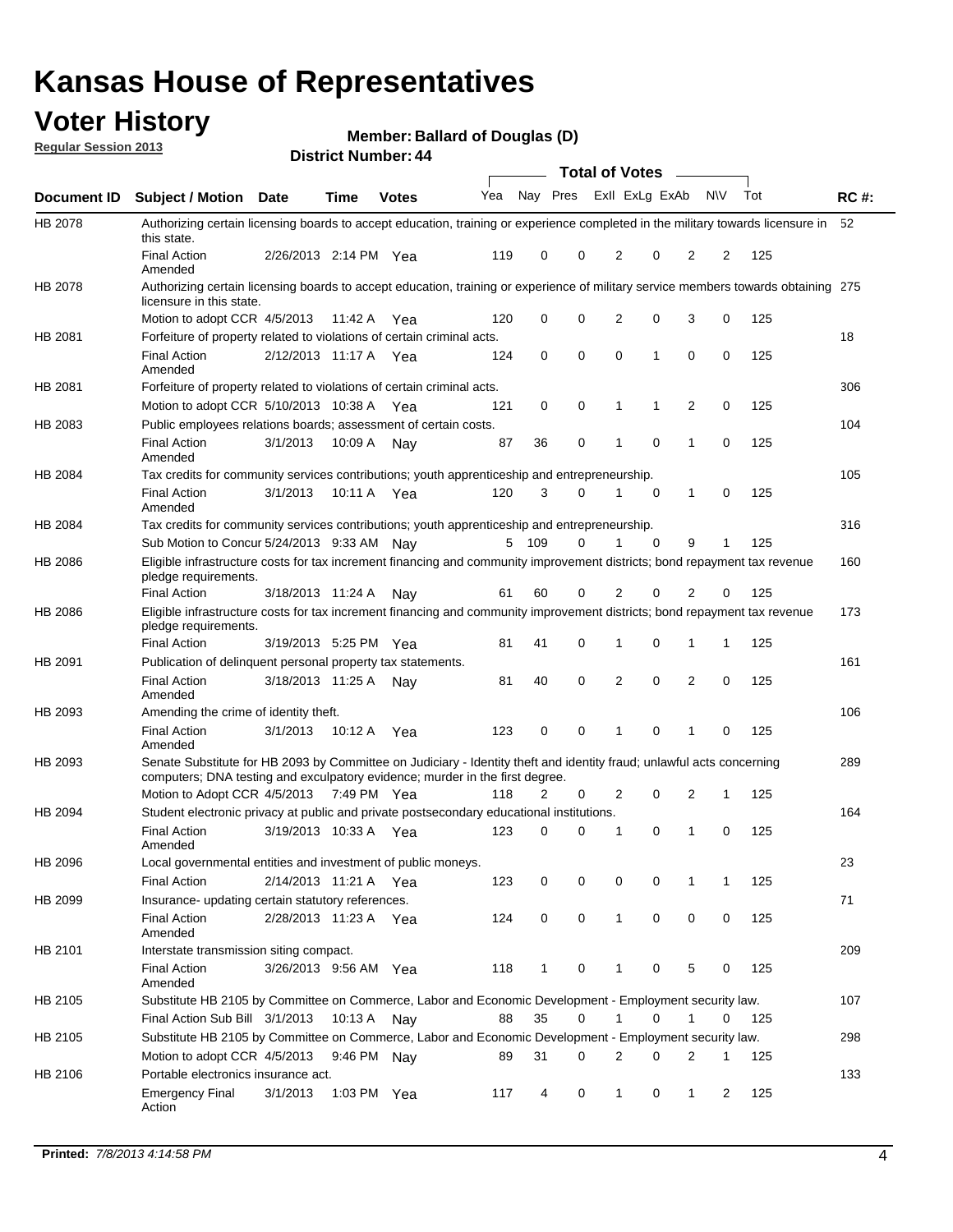### **Voter History**

**Member: Ballard of Douglas (D)** 

**Regular Session 2013**

|             |                                                                                                                                                                                                                                                                      |                       | י וסעוווטנו ועוווסו |              |     |                |             | <b>Total of Votes</b> |   | $\sim$         |                |     |             |
|-------------|----------------------------------------------------------------------------------------------------------------------------------------------------------------------------------------------------------------------------------------------------------------------|-----------------------|---------------------|--------------|-----|----------------|-------------|-----------------------|---|----------------|----------------|-----|-------------|
| Document ID | <b>Subject / Motion Date</b>                                                                                                                                                                                                                                         |                       | <b>Time</b>         | <b>Votes</b> | Yea | Nay Pres       |             | Exll ExLg ExAb        |   |                | <b>NV</b>      | Tot | <b>RC#:</b> |
| HB 2107     | Insurance; enacting the electronic notice and document act.                                                                                                                                                                                                          |                       |                     |              |     |                |             |                       |   |                |                |     | 134         |
|             | <b>Emergency Final</b><br><b>Action Amend</b>                                                                                                                                                                                                                        | 3/1/2013              | 1:04 PM Yea         |              | 121 | 0              | 0           | 1                     | 0 | 1              | 2              | 125 |             |
| HB 2107     | Insurance; enacting the electronic notice and document act, return of premiums separate from the notice of adverse<br>underwriting decision, statutory updates, uninsurable health plan increase in lifetime limit, mandate lite, certain company<br>dividend plans. |                       |                     |              |     |                |             |                       |   |                |                |     | 281         |
|             | Motion to Adopt CCR 4/5/2013                                                                                                                                                                                                                                         |                       | 4:06 PM             | Nav          | 69  | 50             | 0           | 2                     | 0 | 3              | $\mathbf{1}$   | 125 |             |
| HB 2109     | School finance; military pupil count.                                                                                                                                                                                                                                |                       |                     |              |     |                |             |                       |   |                |                |     | 108         |
|             | <b>Final Action</b>                                                                                                                                                                                                                                                  | 3/1/2013              | 10:15A              | Yea          | 104 | 19             | 0           | 1                     | 0 | $\mathbf{1}$   | 0              | 125 |             |
| HB 2109     | Enacting the Kansas children's protection act.                                                                                                                                                                                                                       |                       |                     |              |     |                |             |                       |   |                |                |     | 277         |
|             | Motion to Adopt CCR 4/5/2013                                                                                                                                                                                                                                         |                       | 12:31 P             | Yea          | 116 | $\overline{2}$ | 0           | 2                     | 0 | 3              | $\overline{2}$ | 125 |             |
| HB 2112     | Campaign finance; transfer of campaign money to another candidacy.                                                                                                                                                                                                   |                       |                     |              |     |                |             |                       |   |                |                |     | 72          |
|             | <b>Final Action</b><br>Amended                                                                                                                                                                                                                                       | 2/28/2013 11:25 A     |                     | Nay          | 95  | 29             | 0           | 1                     | 0 | 0              | 0              | 125 |             |
| HB 2114     | Debt setoff; collection assistance fee.                                                                                                                                                                                                                              |                       |                     |              |     |                |             |                       |   |                |                |     | 21          |
|             | <b>Final Action</b>                                                                                                                                                                                                                                                  | 2/13/2013 11:34 A     |                     | Yea          | 90  | 32             | 0           | 0                     | 0 | 3              | 0              | 125 |             |
| HB 2115     | Relating to the employment of retired judges and justices.                                                                                                                                                                                                           |                       |                     |              |     |                |             |                       |   |                |                |     | 73          |
|             | <b>Final Action</b>                                                                                                                                                                                                                                                  | 2/28/2013 11:27 A     |                     | Yea          | 124 | 0              | $\mathbf 0$ | 1                     | 0 | 0              | 0              | 125 |             |
| HB 2115     | Courts; employment of retired judges and justices; court debt setoff.                                                                                                                                                                                                |                       |                     |              |     |                |             |                       |   |                |                |     | 309         |
|             | Motion to Adopt CCR 5/14/2013 2:14 PM Yea                                                                                                                                                                                                                            |                       |                     |              | 100 | 13             | 0           | 1                     | 0 | 9              | $\overline{2}$ | 125 |             |
| HB 2118     | Preservation of historic property; environs authority deleted.                                                                                                                                                                                                       |                       |                     |              |     |                |             |                       |   |                |                |     | 62          |
|             | <b>Final Action</b>                                                                                                                                                                                                                                                  | 2/27/2013 12:30 P     |                     | Nay          | 99  | 24             | 0           | 1                     | 0 | $\mathbf{1}$   | 0              | 125 |             |
| HB 2120     | Updating provisions relating to the Kansas bureau of investigations DNA database.                                                                                                                                                                                    |                       |                     |              |     |                |             |                       |   |                |                |     | 109         |
|             | <b>Final Action</b><br>Amended                                                                                                                                                                                                                                       | 3/1/2013              | 10:16 A             | Yea          | 121 | 2              | 0           | 1                     | 0 | 1              | 0              | 125 |             |
| HB 2120     | Updating provisions relating to DNA collection and DNA evidence; amending the definition of a bet for purposes of the Kansas 302<br>criminal code; sentencing for possession of a firearm during a drug felony<br>Motion to adopt CCR 5/9/2013                       |                       | 11:32 A Yea         |              | 74  | 49             | 0           |                       | 0 | 1              | 0              | 125 |             |
| HB 2122     | Real estate brokers and salespersons; licensing requirements; sales transaction requirements.                                                                                                                                                                        |                       |                     |              |     |                |             |                       |   |                |                |     | 37          |
|             | <b>Final Action</b><br>Amended                                                                                                                                                                                                                                       | 2/20/2013 11:13 A Yea |                     |              | 121 | 1              | $\Omega$    |                       | 0 | 2              | 0              | 125 |             |
| HB 2125     | Increasing real estate broker's and salesperson's license fees.                                                                                                                                                                                                      |                       |                     |              |     |                |             |                       |   |                |                |     | 38          |
|             | <b>Final Action</b>                                                                                                                                                                                                                                                  | 2/20/2013 12:16 P     |                     | Yea          | 71  | 50             | 1           | 0                     | 0 | 0              | 3              | 125 |             |
| HB 2128     | Open records act; exceptions.                                                                                                                                                                                                                                        |                       |                     |              |     |                |             |                       |   |                |                |     | 74          |
|             | <b>Final Action</b><br>Amended                                                                                                                                                                                                                                       | 2/28/2013 11:28 A     |                     | Yea          | 124 | 0              | 0           | 1                     | 0 | 0              | 0              | 125 |             |
| HB 2128     | Open records act; exceptions.                                                                                                                                                                                                                                        |                       |                     |              |     |                |             |                       |   |                |                |     | 259         |
|             | Motion to Concur                                                                                                                                                                                                                                                     | 4/3/2013              | 10:29 A             | Yea          | 119 | 0              | 0           | 1                     | 0 | 3              | $\overline{2}$ | 125 |             |
| HB 2130     | Elections; petition circulators.                                                                                                                                                                                                                                     |                       |                     |              |     |                |             |                       |   |                |                |     | 30          |
|             | <b>Final Action</b>                                                                                                                                                                                                                                                  | 2/18/2013 11:17 A     |                     | Yea          | 118 | $\mathbf{1}$   | 0           | $\overline{c}$        | 0 | 4              | 0              | 125 |             |
| HB 2135     | Property tax exemption; military housing.                                                                                                                                                                                                                            |                       |                     |              |     |                |             |                       |   |                |                |     | 162         |
|             | <b>Final Action</b>                                                                                                                                                                                                                                                  | 3/18/2013 11:27 A     |                     | Yea          | 117 | 4              | 0           | $\overline{c}$        | 0 | $\overline{2}$ | 0              | 125 |             |
| HB 2138     | Repealing statutes related to oil and gas.                                                                                                                                                                                                                           |                       |                     |              |     |                |             |                       |   |                |                |     | 53          |
|             | <b>Final Action</b><br>Amended                                                                                                                                                                                                                                       | 2/26/2013 2:16 PM Yea |                     |              | 119 | 0              | 0           | 2                     | 0 | $\overline{2}$ | $\overline{2}$ | 125 |             |
| HB 2139     | Canceled warrants.                                                                                                                                                                                                                                                   |                       |                     |              |     |                |             |                       |   |                |                |     | 75          |
|             | <b>Final Action</b><br>Amended                                                                                                                                                                                                                                       | 2/28/2013 11:30 A     |                     | Yea          | 99  | 25             | 0           | 1                     | 0 | 0              | 0              | 125 |             |
| HB 2139     | Canceled warrants.                                                                                                                                                                                                                                                   |                       |                     |              |     |                |             |                       |   |                |                |     | 266         |
|             | Motion to Concur                                                                                                                                                                                                                                                     | 4/4/2013              | 2:40 PM             | Yea          | 114 | 8              | 0           | 1                     | 0 | 2              | 0              | 125 |             |
| HB 2140     | Repealing K.S.A. 72-60b03                                                                                                                                                                                                                                            |                       |                     |              |     |                |             |                       |   |                |                |     | 39          |
|             | <b>Final Action</b>                                                                                                                                                                                                                                                  | 2/20/2013 12:17 P     |                     | Yea          | 122 | 0              | 0           | 0                     | 0 | 0              | 3              | 125 |             |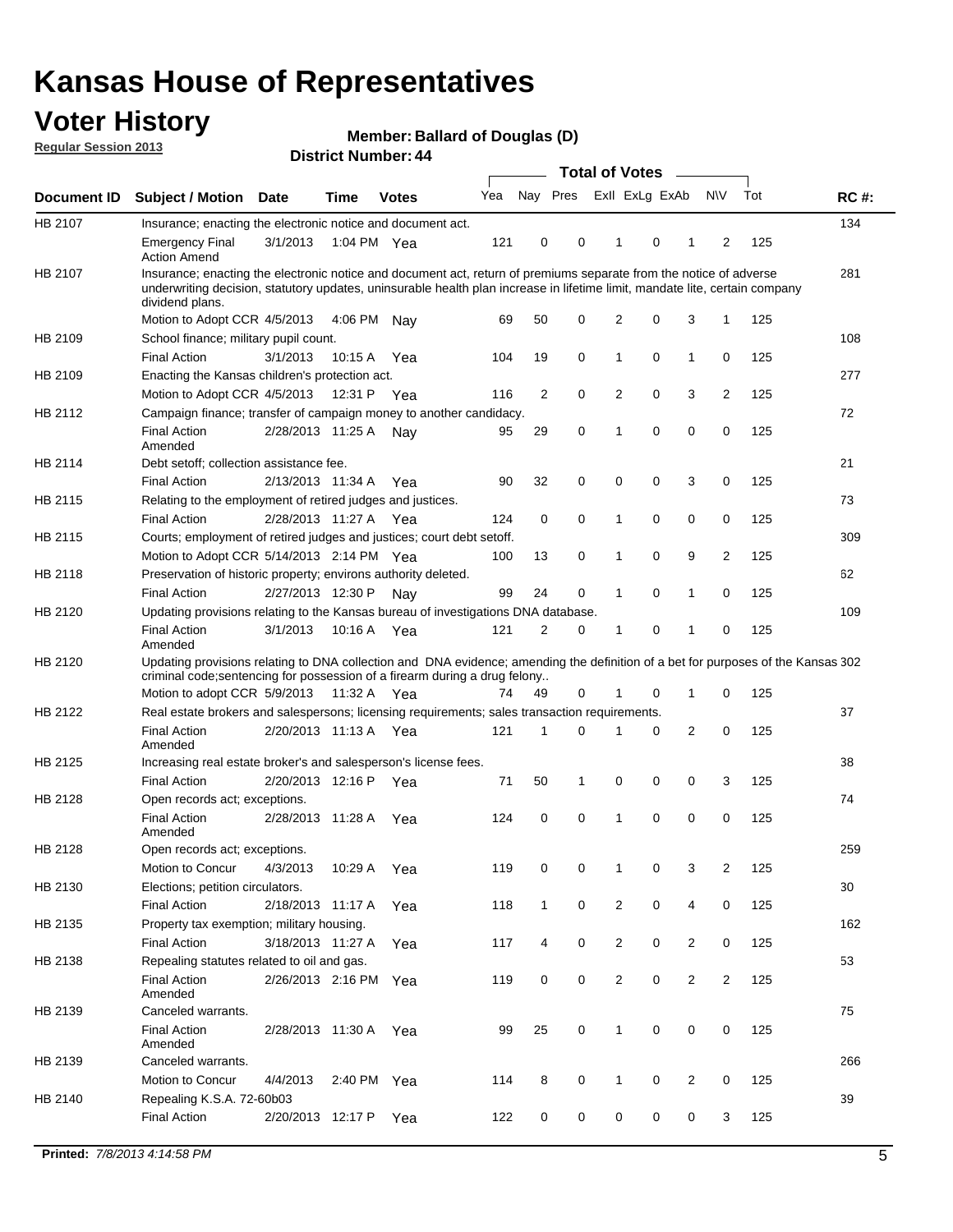### **Voter History**

**Member: Ballard of Douglas (D)** 

**Regular Session 2013**

|             |                                                                                                                                              |                       |                       |              |     |    | <b>Total of Votes</b>   |              |          | $\sim$         |     |     |             |
|-------------|----------------------------------------------------------------------------------------------------------------------------------------------|-----------------------|-----------------------|--------------|-----|----|-------------------------|--------------|----------|----------------|-----|-----|-------------|
| Document ID | <b>Subject / Motion Date</b>                                                                                                                 |                       | Time                  | <b>Votes</b> | Yea |    | Nay Pres Exll ExLg ExAb |              |          |                | N\V | Tot | <b>RC#:</b> |
| HB 2141     | Repealer; elections process for certain unified school districts.                                                                            |                       |                       |              |     |    |                         |              |          |                |     |     | 24          |
|             | <b>Final Action</b>                                                                                                                          | 2/14/2013 11:23 A     |                       | Yea          | 123 | 0  | 0                       | 0            | 0        | 1              | 1   | 125 |             |
| HB 2142     | Certain educational statutes concerning USD land transfers and higher education loan and grant programs.                                     |                       |                       |              |     |    |                         |              |          |                |     |     | 40          |
|             | <b>Final Action</b>                                                                                                                          | 2/20/2013 12:19 P Yea |                       |              | 122 | 0  | 0                       | 0            | 0        | 0              | 3   | 125 |             |
| HB 2143     | Repealing outdated provisions relating to the purchase of certain real estate by the department of corrections.                              |                       |                       |              |     |    |                         |              |          |                |     |     | 34          |
|             | <b>Final Action</b>                                                                                                                          | 2/20/2013 11:09 A Yea |                       |              | 122 | 0  | $\Omega$                | 1            | 0        | 2              | 0   | 125 |             |
| HB 2144     | Repealing unnecessary statutes relating to juveniles.                                                                                        |                       |                       |              |     |    |                         |              |          |                |     |     | 76          |
|             | <b>Final Action</b>                                                                                                                          | 2/28/2013 11:32 A Yea |                       |              | 124 | 0  | 0                       | 1            | 0        | 0              | 0   | 125 |             |
| HB 2145     | Repealing K.S.A. 75-5028; concerning the sale of real estate by the secretary of transportation.                                             |                       |                       |              |     |    |                         |              |          |                |     |     | 35          |
|             | <b>Final Action</b>                                                                                                                          | 2/20/2013 11:11 A Yea |                       |              | 122 | 0  | 0                       | 1            | 0        | $\overline{2}$ | 0   | 125 |             |
| HB 2146     | Repealing the cancer drug repository program K.S.A. 2012 Supp. 65-1664 through 65-1667 and amending K.S.A. 2012 Supp. 77<br>65-1636.         |                       |                       |              |     |    |                         |              |          |                |     |     |             |
|             | <b>Final Action</b>                                                                                                                          | 2/28/2013 11:33 A     |                       | Yea          | 124 | 0  | 0                       |              | 0        | 0              | 0   | 125 |             |
| HB 2147     | Repealer; use of metric system on certain road signs and markers, moving of heavy vehicles on bridges or culverts, interstate 94<br>bridges. |                       |                       |              |     |    |                         |              |          |                |     |     |             |
|             | <b>Final Action</b>                                                                                                                          | 3/1/2013              |                       | 9:52 AM Yea  | 123 | 0  | 0                       | 1            | 0        | 1              | 0   | 125 |             |
| HB 2148     | Repealers; postsecondary education scholarship provisions.                                                                                   |                       |                       |              |     |    |                         |              |          |                |     |     | 41          |
|             | <b>Final Action</b>                                                                                                                          | 2/20/2013 12:21 P Yea |                       |              | 106 | 16 | 0                       | 0            | 0        | 0              | 3   | 125 |             |
| HB 2149     | Repealers; postsecondary education student loans and tuition grants.                                                                         |                       |                       |              |     |    |                         |              |          |                |     |     | 42          |
|             | <b>Final Action</b>                                                                                                                          | 2/20/2013 12:22 P     |                       | Yea          | 108 | 14 | 0                       | 0            | $\Omega$ | 0              | 3   | 125 |             |
| HB 2149     | Repealing a \$500,000 transfer from highway patrol training center fund to the state general fund.                                           |                       |                       |              |     |    |                         |              |          |                |     |     | 314         |
|             | Motion to Concur                                                                                                                             |                       | 5/23/2013 10:22 A Yea |              | 113 | 0  | 0                       |              | 0        | 8              | 3   | 125 |             |
| HB 2150     | Repealers; workforce development loan program act.                                                                                           |                       |                       |              |     |    |                         |              |          |                |     |     | 78          |
|             | <b>Final Action</b>                                                                                                                          | 2/28/2013 11:34 A     |                       | Nay          | 94  | 30 | 0                       | 1            | 0        | 0              | 0   | 125 |             |
| HB 2150     | Senate Substitute for HB 2150 by Committee on Commerce--Concerning the Kansas employment first oversight commission.                         |                       |                       |              |     |    |                         |              |          |                |     |     | 267         |
|             | Motion to Concur                                                                                                                             | 4/4/2013              |                       | 2:44 PM Yea  | 110 | 12 | 0                       | 1            | 0        | 2              | 0   | 125 |             |
| HB 2151     | Repealers; report on medically underserved areas of the state.                                                                               |                       |                       |              |     |    |                         |              |          |                |     |     | 63          |
|             | <b>Final Action</b>                                                                                                                          | 2/27/2013 12:31 P     |                       | Yea          | 123 | 0  | 0                       | 1            | 0        | $\mathbf{1}$   | 0   | 125 |             |
| HB 2152     | Repealer: uniform land sales practices act.                                                                                                  |                       |                       |              |     |    |                         |              |          |                |     |     | 36          |
|             | <b>Final Action</b>                                                                                                                          | 2/20/2013 11:12 A     |                       | Yea          | 122 | 0  | 0                       | 1            | 0        | 2              | 0   | 125 |             |
| HB 2153     | Unused medications act; dontating entities.                                                                                                  |                       |                       |              |     |    |                         |              |          |                |     |     | 64          |
|             | <b>Final Action</b><br>Amended                                                                                                               | 2/27/2013 12:33 P     |                       | Yea          | 123 | 0  | 0                       | 1            | 0        | 1              | 0   | 125 |             |
| HB 2154     | Senate Substitute for HB 2154 by Committee on Public Health and Welfare--Cosmetology; relating to licensure and renewal of 31                |                       |                       |              |     |    |                         |              |          |                |     |     |             |
|             | persons, salons and clinics.                                                                                                                 |                       |                       |              |     |    |                         |              |          |                |     |     |             |
|             | <b>Final Action</b><br>Amended                                                                                                               |                       | 2/18/2013 11:19 A     | Yea          | 119 | 0  | 0                       | 2            | 0        |                | 0   | 125 |             |
| HB 2155     | Cosmetology; relating to licensure and renewal.                                                                                              |                       |                       |              |     |    |                         |              |          |                |     |     | 32          |
|             | <b>Final Action</b>                                                                                                                          | 2/18/2013 11:21 A Yea |                       |              | 119 | 0  | 0                       | 2            | 0        | 4              | 0   | 125 |             |
|             | Amended                                                                                                                                      |                       |                       |              |     |    |                         |              |          |                |     |     |             |
| HB 2156     | Repealers; school finance; area vocational school fund; local effort as applied to U.S.D. No. 450                                            |                       |                       |              |     |    |                         |              |          |                |     |     | 43          |
|             | <b>Final Action</b>                                                                                                                          | 2/20/2013 12:23 P Yea |                       |              | 122 | 0  | 0                       | 0            | 0        | 0              | 3   | 125 |             |
| HB 2160     | Quality care assessment on skilled nursing care facilities.                                                                                  |                       |                       |              |     |    |                         |              |          |                |     |     | 144         |
|             | <b>Final Action</b>                                                                                                                          | 3/7/2013              |                       | 12:13 P Yea  | 100 | 21 | 0                       | $\mathbf{1}$ | 0        | 3              | 0   | 125 |             |
| HB 2162     | Prohibition on use of state appropriated moneys to lobby relating to gun control at federal, state and local ogvernment level.               |                       |                       |              |     |    |                         |              |          |                |     |     | 79          |
|             | <b>Final Action</b><br>Amended                                                                                                               | 2/28/2013 11:36 A Yea |                       |              | 120 | 4  | 0                       | 1            | 0        | 0              | 0   | 125 |             |
| HB 2162     | Prohibition on use of state appropriated moneys to lobby at federal, state and local government levels relating to gun control.              |                       |                       |              |     |    |                         |              |          |                |     |     | 312         |
|             | Motion to adopt CCR 5/21/2013 2:52 PM Nav                                                                                                    |                       |                       |              | 83  | 28 | $\Omega$                |              | 0        | 13             | 0   | 125 |             |
| HB 2163     | Relating to garnishment proceedings.                                                                                                         |                       |                       |              |     |    |                         |              |          |                |     |     | 80          |
|             | <b>Final Action</b>                                                                                                                          | 2/28/2013 11:37 A Yea |                       |              | 124 | 0  | 0                       | $\mathbf 1$  | 0        | 0              | 0   | 125 |             |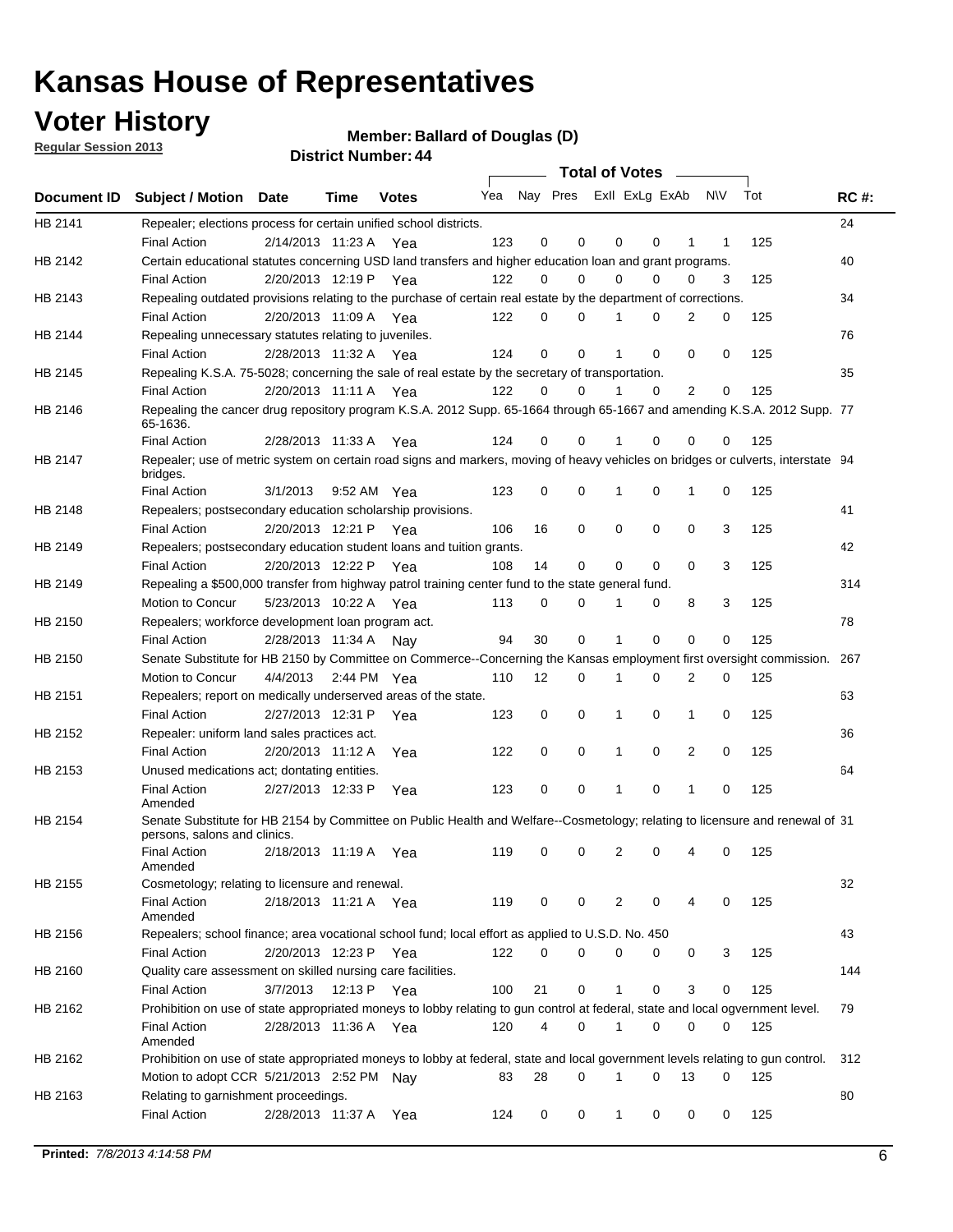### **Voter History**

**Member: Ballard of Douglas (D)** 

**Regular Session 2013**

|             |                                                                                                                                                                                                                                    |                       | י . וסעוווארו ועו ווסוש |              |     |          |          | <b>Total of Votes</b> |   | $\overline{\phantom{a}}$ |                |     |             |
|-------------|------------------------------------------------------------------------------------------------------------------------------------------------------------------------------------------------------------------------------------|-----------------------|-------------------------|--------------|-----|----------|----------|-----------------------|---|--------------------------|----------------|-----|-------------|
| Document ID | <b>Subject / Motion Date</b>                                                                                                                                                                                                       |                       | Time                    | <b>Votes</b> | Yea | Nay Pres |          | Exll ExLg ExAb        |   |                          | N\V            | Tot | <b>RC#:</b> |
| HB 2164     | Relating to jurors; information disqualifying prospective juror from jury service.                                                                                                                                                 |                       |                         |              |     |          |          |                       |   |                          |                |     | 47          |
|             | <b>Final Action</b><br>Amended                                                                                                                                                                                                     | 2/25/2013 12:12 P     |                         | Nav          | 75  | 45       | 0        | 0                     | 0 | 0                        | 5              | 125 |             |
| HB 2164     | Juries and grand juries.                                                                                                                                                                                                           |                       |                         |              |     |          |          |                       |   |                          |                |     | 284         |
|             | Motion to Adopt CCR 4/5/2013                                                                                                                                                                                                       |                       | 5:53 PM                 | Nav          | 92  | 28       | 0        | 2                     | 0 | $\overline{2}$           | $\mathbf{1}$   | 125 |             |
| HB 2166     | Sub HB 2166 by Committee on Judiciary -- Relating to the medical assistance recovery program.                                                                                                                                      |                       |                         |              |     |          |          |                       |   |                          |                |     | 165         |
|             | Final Action Sub Bill 3/19/2013 10:34 A Yea<br>Amended                                                                                                                                                                             |                       |                         |              | 112 | 11       | $\Omega$ |                       | 0 | 1                        | 0              | 125 |             |
| HB 2167     | Establishing Native American legislative day at the capitol.                                                                                                                                                                       |                       |                         |              |     |          |          |                       |   |                          |                |     | 54          |
|             | <b>Final Action</b>                                                                                                                                                                                                                | 2/26/2013 2:17 PM Yea |                         |              | 119 | 0        | $\Omega$ | 2                     | 0 | $\overline{2}$           | 2              | 125 |             |
| HB 2167     | Senate Substitute for HB 2167 by Committee on Federal and State Affairs -- Concerning fireworks; regulations thereof.                                                                                                              |                       |                         |              |     |          |          |                       |   |                          |                |     | 261         |
|             | Motion to Concur                                                                                                                                                                                                                   | 4/4/2013              | 11:11 A Yea             |              | 100 | 23       | 0        | 1                     | 0 | 1                        | 0              | 125 |             |
| HB 2169     | Allowing for proceedings to determine final disposition of prisoner's pending probation revocations.                                                                                                                               |                       |                         |              |     |          |          |                       |   |                          |                |     | 49          |
|             | <b>Final Action</b>                                                                                                                                                                                                                | 2/26/2013 2:10 PM Yea |                         |              | 119 | 0        | 0        | 0                     | 0 | 0                        | 6              | 125 |             |
| HB 2170     | Concerning sentencing dispositions, probation and postrelease supervision.                                                                                                                                                         |                       |                         |              |     |          |          |                       |   |                          |                |     | 110         |
|             | <b>Final Action</b><br>Amended                                                                                                                                                                                                     | 3/1/2013              | 10:23 A                 | Nay          | 79  | 44       | 0        | 1                     | 0 | 1                        | 0              | 125 |             |
| HB 2170     | Concerning sentencing dispositions, probation and postrelease supervision.                                                                                                                                                         |                       |                         |              |     |          |          |                       |   |                          |                |     | 256         |
|             | Motion to Concur                                                                                                                                                                                                                   | 4/1/2013              | 10:54 A                 | Nay          | 75  | 44       | 0        | 1                     | 0 | $\overline{2}$           | 3              | 125 |             |
| HB 2172     | Cemeteries; cemetery corporations and cemetery merchandise.                                                                                                                                                                        |                       |                         |              |     |          |          |                       |   |                          |                |     | 81          |
|             | <b>Final Action</b><br>Amended                                                                                                                                                                                                     | 2/28/2013 11:38 A Yea |                         |              | 124 | 0        | 0        | 1                     | 0 | $\Omega$                 | 0              | 125 |             |
| HB 2176     | The Eisenhower foundation license plate.                                                                                                                                                                                           |                       |                         |              |     |          |          |                       |   |                          |                |     | 57          |
|             | <b>Final Action</b>                                                                                                                                                                                                                | 2/27/2013 12:11 P     |                         | Yea          | 112 | 11       | $\Omega$ | 0                     | 0 | 1                        | 1              | 125 |             |
| HB 2177     | Relating to motor carriers; concerning safety rules and regulations; certificates of convenience and necessity; transportation of 55<br>certain materials.                                                                         |                       |                         |              |     |          |          |                       |   |                          |                |     |             |
|             | <b>Final Action</b><br>Amended                                                                                                                                                                                                     | 2/26/2013 2:18 PM Yea |                         |              | 119 | 0        | $\Omega$ | 2                     | 0 | $\overline{2}$           | $\overline{2}$ | 125 |             |
| HB 2179     | Amending the secretary of labor's role of taking assignment of wage claims.                                                                                                                                                        |                       |                         |              |     |          |          |                       |   |                          |                |     | 111         |
|             | <b>Final Action</b><br>Amended                                                                                                                                                                                                     | 3/1/2013              | 10:24 A                 | Nav          | 87  | 36       | 0        | 1                     | 0 | 1                        | 0              | 125 |             |
| HB 2181     | Authorizing licensing bodies to accept certain online distance education courses towards licensure for military service member 55<br>applicants                                                                                    |                       |                         |              |     |          |          |                       |   |                          |                |     |             |
|             | <b>Final Action</b>                                                                                                                                                                                                                | 2/27/2013 12:34 P     |                         | Yea          | 123 | 0        | 0        |                       | 0 | 1                        | 0              | 125 |             |
| HB 2182     | Relating to grand juries.                                                                                                                                                                                                          |                       |                         |              |     |          |          |                       |   |                          |                |     | 152         |
|             | <b>Final Action</b><br>Amended                                                                                                                                                                                                     | 3/13/2013 11:20 A     |                         | Nav          | 100 | 24       | 0        | 0                     | 0 | 1                        | 0              | 125 |             |
| HB 2183     | Substitute HB 2183 by Committee on Health and Human Services - - designation and control of infectious and contagious<br>diseases.                                                                                                 |                       |                         |              |     |          |          |                       |   |                          |                |     | 112         |
|             | Final Action Sub Bill 3/1/2013<br>Amended                                                                                                                                                                                          |                       | 10:26 A Yea             |              | 122 | 1        | 0        | 1                     | 0 | 1                        | 0              | 125 |             |
| HB 2183     | Substitute HB 2183 by Committee on Health and Human Services -- department of health and environment statutory duties<br>and functions, infectious and contagious diseases, laboratory services, health information technology and |                       |                         |              |     |          |          |                       |   |                          |                |     | 297         |
|             | Motion to Adopt CCR 4/5/2013                                                                                                                                                                                                       |                       | 9:37 PM Yea             |              | 120 | 0        | 0        | 2                     | 0 | 2                        | 1              | 125 |             |
| HB 2185     | Consolidation of citites and counties; dual majority vote.                                                                                                                                                                         |                       |                         |              |     |          |          |                       |   |                          |                |     | 113         |
|             | <b>Final Action</b><br>Amended                                                                                                                                                                                                     | 3/1/2013              | 10:27 A Yea             |              | 119 | 4        | 0        | 1                     | 0 | $\mathbf{1}$             | 0              | 125 |             |
| HB 2193     | Public facilities; accessiblity standards for disabled persons.                                                                                                                                                                    |                       |                         |              |     |          |          |                       |   |                          |                |     | 145         |
|             | <b>Final Action</b>                                                                                                                                                                                                                | 3/7/2013              | 12:14 P                 | Yea          | 121 | 0        | 0        | 1                     | 0 | 3                        | 0              | 125 |             |
| HB 2195     | Claims against the state; 2012 Joint Committee recommendations.                                                                                                                                                                    |                       |                         |              |     |          |          |                       |   |                          |                |     | 146         |
|             | <b>Final Action</b><br>Amended                                                                                                                                                                                                     | 3/7/2013              | 12:16 P Yea             |              | 110 | 10       | 0        | 1                     | 0 | 3                        | 1              | 125 |             |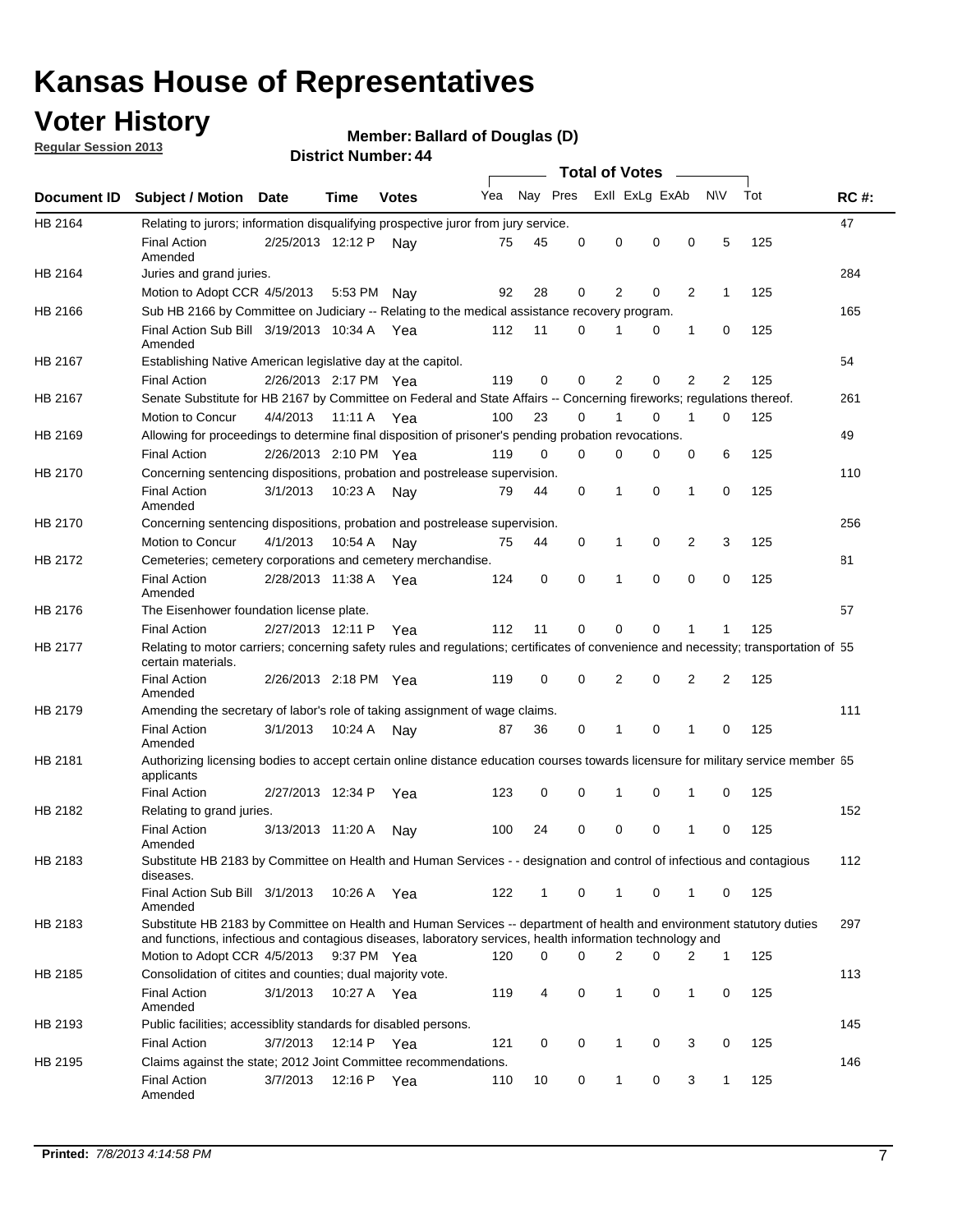### **Voter History**

**Member: Ballard of Douglas (D)** 

**Regular Session 2013**

|                |                                                                                                                                                                             |                       |             |              |     |             |   | <b>Total of Votes</b> |   |                |              |     |             |
|----------------|-----------------------------------------------------------------------------------------------------------------------------------------------------------------------------|-----------------------|-------------|--------------|-----|-------------|---|-----------------------|---|----------------|--------------|-----|-------------|
| Document ID    | <b>Subject / Motion Date</b>                                                                                                                                                |                       | Time        | <b>Votes</b> | Yea | Nay Pres    |   | Exll ExLg ExAb        |   |                | <b>NV</b>    | Tot | <b>RC#:</b> |
| HB 2197        | Kansas state high school activities association; membership of board of directors and executive board.                                                                      |                       |             |              |     |             |   |                       |   |                |              |     | 249         |
|                | <b>Emergency Final</b><br><b>Action Amend</b>                                                                                                                               | 3/26/2013 8:46 PM Nay |             |              | 69  | 53          | 0 |                       | 0 | 2              | 0            | 125 |             |
| HB 2199        | Second amendment protection act.                                                                                                                                            |                       |             |              |     |             |   |                       |   |                |              |     | 157         |
|                | <b>Final Action</b><br>Amended                                                                                                                                              | 3/14/2013 11:34 A     |             | Nav          | 94  | 29          | 0 | 0                     | 0 | 2              | 0            | 125 |             |
| HB 2199        | Senate Substitute for HB 2199 by Committee on Federal and State Affairs--Secretary of Administration; successor; diretor of                                                 |                       |             |              |     |             |   |                       |   |                |              |     | 313         |
|                | accounts and reports; certain rules and regulations; Kansas liguor control act.                                                                                             |                       |             |              |     |             |   |                       |   |                |              |     |             |
|                | Motion to adopt CCR 5/22/2013 2:17 PM Yea                                                                                                                                   |                       |             |              | 89  | 23          | 0 | 1                     | 0 | 12             | 0            | 125 |             |
| HB 2200        | Executive chief information technology officer; office of information tehcnology services.                                                                                  |                       |             |              |     |             |   |                       |   |                |              |     | 114         |
|                | <b>Final Action</b><br>Amended                                                                                                                                              | 3/1/2013              | 10:28 A     | Yea          | 121 | 2           | 0 | 1                     | 0 | 1              | 0            | 125 |             |
| HB 2201        | Telecommunications; regulation by the state corporation commission and distributions from the Kansas universal service<br>fund.                                             |                       |             |              |     |             |   |                       |   |                |              |     | 33          |
|                | <b>Final Action</b><br>Amended                                                                                                                                              | 2/18/2013 11:24 A     |             | Yea          | 118 | 1           | 0 | 2                     | 0 | 4              | 0            | 125 |             |
| HB 2201        | Telecommunications; regulation by the state corporation commission and distributions from the Kansas universal service<br>fund.                                             |                       |             |              |     |             |   |                       |   |                |              |     | 278         |
|                | Motion to Adopt CCR 4/5/2013                                                                                                                                                |                       | 12:57 P     | Yea          | 99  | 20          | 0 | 2                     | 0 | 3              | $\mathbf{1}$ | 125 |             |
| HB 2202        | Providing automatic relief from certain motor carrier restrictions upon the governor's declaration of emergency.                                                            |                       |             |              |     |             |   |                       |   |                |              |     | 44          |
|                | <b>Final Action</b><br>Amended                                                                                                                                              | 2/20/2013 12:25 P     |             | Yea          | 122 | 0           | 0 | 0                     | 0 | 0              | 3            | 125 |             |
| HB 2203        | Relating to exercise of religion.                                                                                                                                           |                       |             |              |     |             |   |                       |   |                |              |     | 115         |
|                | <b>Final Action</b><br>Amended                                                                                                                                              | 3/1/2013              | 10:31 A     | Nav          | 109 | 14          | 0 | 1                     | 0 | 1              | 0            | 125 |             |
| HB 2203        | Relating to exercise of religion.                                                                                                                                           |                       |             |              |     |             |   |                       |   |                |              |     | 200         |
|                | Motion to Concur                                                                                                                                                            | 3/25/2013 9:41 AM     |             | Yea          | 109 | 12          | 0 | 2                     | 0 | 2              | 0            | 125 |             |
| HB 2204        | Relating to redemption of real property.                                                                                                                                    |                       |             |              |     |             |   |                       |   |                |              |     | 116         |
|                | <b>Final Action</b>                                                                                                                                                         | 3/1/2013              | 10:32 A     | Yea          | 123 | $\mathbf 0$ | 0 | 1                     | 0 | $\mathbf{1}$   | 0            | 125 |             |
| HB 2204        | Amended<br>Extending the judicial branch surcharge for two years.                                                                                                           |                       |             |              |     |             |   |                       |   |                |              |     | 308         |
|                | Motion to adopt CCR 5/13/2013 10:38 A Yea                                                                                                                                   |                       |             |              | 121 | 1           | 0 | 0                     | 0 | 3              | 0            | 125 |             |
| HB 2205        | Adoption hearings; time and waiver of notice.                                                                                                                               |                       |             |              |     |             |   |                       |   |                |              |     | 117         |
|                | <b>Final Action</b><br>Amended                                                                                                                                              | 3/1/2013              | 10:33 A Yea |              | 123 | 0           | 0 | 1                     | 0 | 1              | 0            | 125 |             |
| HB 2207        | Substitute HB 2207 by Committee on Agriculture and Natural Resources--Amending provisions relating to the regulation and<br>certification of animal feeding facilities.     |                       |             |              |     |             |   |                       |   |                |              |     | 56          |
|                | Final Action Sub Bill 2/26/2013 2:20 PM Yea                                                                                                                                 |                       |             |              | 119 | 0           | 0 | 2                     | 0 | $\overline{2}$ | 2            | 125 |             |
| <b>HB 2207</b> | Substitute HB 2207 by Committee on Agriculture and Natural Resources--Amending provisions relating to the regulation and 257<br>certification of animal feeding facilities. |                       |             |              |     |             |   |                       |   |                |              |     |             |
|                | Motion to Concur                                                                                                                                                            | 4/1/2013              | 2:23 PM Yea |              | 119 | 0           | 0 | 1                     | 0 | 3              | 2            | 125 |             |
| HB 2209        | Amendments to the Kansas offender registration act.                                                                                                                         |                       |             |              |     |             |   |                       |   |                |              |     | 66          |
|                | <b>Final Action</b><br>Amended                                                                                                                                              | 2/27/2013 12:35 P Yea |             |              | 123 | 0           | 0 | $\mathbf{1}$          | 0 | $\mathbf{1}$   | 0            | 125 |             |
| HB 2210        | Elections; change of party affiliation.                                                                                                                                     |                       |             |              |     |             |   |                       |   |                |              |     | 132         |
|                | <b>Emergency Final</b><br><b>Action Amend</b>                                                                                                                               | 3/1/2013              | 1:02 PM Nay |              | 72  | 49          | 0 |                       | 0 | 1              | 2            | 125 |             |
| HB 2212        | Concerning the requirements to receiving a service grant through the veterans claims assistance program.                                                                    |                       |             |              |     |             |   |                       |   |                |              |     | 118         |
|                | <b>Final Action</b>                                                                                                                                                         | 3/1/2013              | 10:34 A Yea |              | 123 | 0           | 0 | $\mathbf{1}$          | 0 | 1              | 0            | 125 |             |
| HB 2213        | Member elections and retirement benefit determinations and one-time payments under KPERS act of 2015.                                                                       |                       |             |              |     |             |   |                       |   |                |              |     | 27          |
|                | <b>Final Action</b><br>Amended                                                                                                                                              | 2/15/2013 11:19 A Yea |             |              | 115 | 0           | 0 | 2                     | 2 | 3              | 3            | 125 |             |
| HB 2213        | Member elections and retirement benefit determinations and one-time payments under KPERS act of 2015.                                                                       |                       |             |              |     |             |   |                       |   |                |              |     | 311         |
|                | Motion to adopt CCR 5/20/2013 2:11 PM Yea                                                                                                                                   |                       |             |              | 104 | $\Omega$    | 0 | 1                     | 0 | 16             | 4            | 125 |             |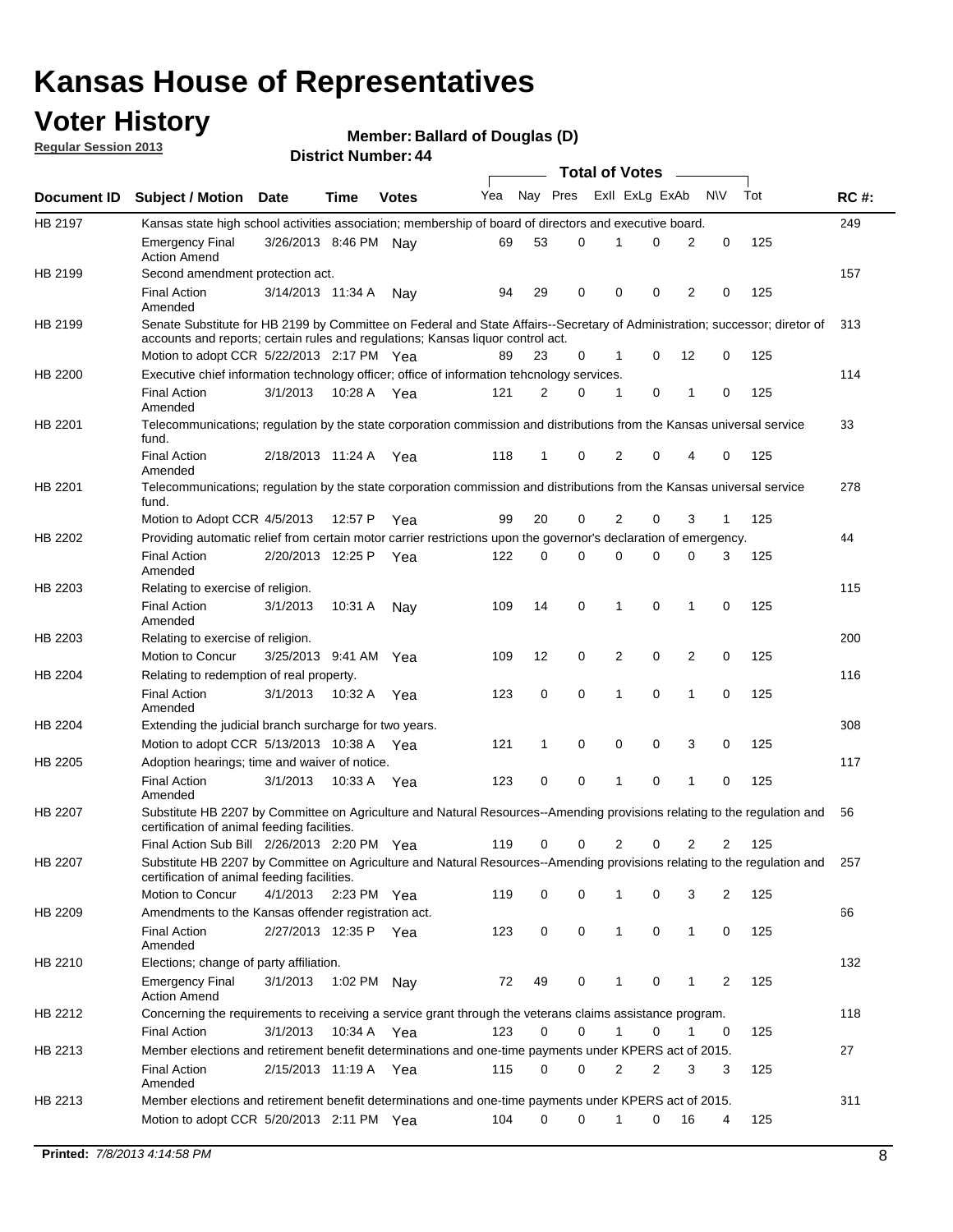### **Voter History**

**Member: Ballard of Douglas (D)** 

**Regular Session 2013**

|                |                                                                                                                                                                                                               |                       |               |              |     |          |          | <b>Total of Votes</b> |          | $\overline{\phantom{a}}$ |           |     |             |
|----------------|---------------------------------------------------------------------------------------------------------------------------------------------------------------------------------------------------------------|-----------------------|---------------|--------------|-----|----------|----------|-----------------------|----------|--------------------------|-----------|-----|-------------|
| Document ID    | Subject / Motion Date                                                                                                                                                                                         |                       | <b>Time</b>   | <b>Votes</b> | Yea | Nay Pres |          | Exll ExLg ExAb        |          |                          | <b>NV</b> | Tot | <b>RC#:</b> |
| HB 2216        | Repealing certain joint committees and amending related statutes; amending the joint committees on special claims against<br>the state.                                                                       |                       |               |              |     |          |          |                       |          |                          |           |     | 119         |
|                | <b>Final Action</b><br>Amended                                                                                                                                                                                | 3/1/2013              | 10:36 A       | Nay          | 91  | 32       | 0        | 1                     | 0        | 1                        | 0         | 125 |             |
| HB 2216        | Repealing certain joint committees and amending related statutes; amending the joint committees on special claims against<br>the state.                                                                       |                       |               |              |     |          |          |                       |          |                          |           |     | 323         |
|                | Motion to adopt CCR 6/2/2013                                                                                                                                                                                  |                       | 12:18 A       | Nav          | 81  | 28       | 0        | 1                     | 0        | 6                        | 9         | 125 |             |
| HB 2217        | Creating the crime of female genital mutilation and setting the penalty.                                                                                                                                      |                       |               |              |     |          |          |                       |          |                          |           |     | 120         |
|                | <b>Final Action</b><br>Amended                                                                                                                                                                                | 3/1/2013              | 10:37 A Yea   |              | 123 | 0        | 0        | 1                     | 0        | 1                        | 0         | 125 |             |
| HB 2218        | Driving under the influence of alcohol or drugs; tests; implied consent; administrative hearings.                                                                                                             |                       |               |              |     |          |          |                       |          |                          |           |     | 82          |
|                | <b>Final Action</b>                                                                                                                                                                                           | 2/28/2013 11:40 A Yea |               |              | 124 | 0        | $\Omega$ |                       | $\Omega$ | 0                        | 0         | 125 |             |
| HB 2218        | Driving under the influence of alcohol or drugs; boating under the influence of alcohol or drugs; tests; implied consent;<br>administrative hearings; aggravated battery DUI.<br>Motion to adopt CCR 5/9/2013 |                       | 11:46 A Yea   |              | 120 | 2        | 0        | 1                     | 0        | 1                        | 1         | 125 | 303         |
|                |                                                                                                                                                                                                               |                       |               |              |     |          |          |                       |          |                          |           |     | 83          |
| HB 2221        | Enacting the equal access act; school employees; professional employees organization.                                                                                                                         |                       |               |              |     |          |          |                       |          |                          |           |     |             |
|                | <b>Final Action</b>                                                                                                                                                                                           | 2/28/2013 11:42 A     |               | Nay          | 71  | 53       | 0        | 1                     | 0        | 0                        | 0         | 125 |             |
| HB 2222        | School districts; bullying policies.<br>Emergency Final                                                                                                                                                       | 3/1/2013              | 1:13 PM $Yea$ |              | 119 | 1        | 1        | 1                     | 0        | 1                        | 2         | 125 | 141         |
| HB 2228        | <b>Action Amend</b><br>Decreased employer payments to group insurance reserve fund for KPERS plan of death and long-term disability benefits<br>during fiscal years 2014 and 2015.                            |                       |               |              |     |          |          |                       |          |                          |           |     | 28          |
|                | <b>Final Action</b><br>Amended                                                                                                                                                                                | 2/15/2013 11:21 A Yea |               |              | 115 | 0        | 0        | 2                     | 2        | 3                        | 3         | 125 |             |
| HB 2231        | Substitute HB 2231 by Committee on Appropriations - Appropriations for FY 2014, FY 2015, FY 2016, FY 2017 and FY 2018 177<br>for various state agencies; capital improvement projects.                        |                       |               |              |     |          |          |                       |          |                          |           |     |             |
|                | Final Action Sub Bill 3/20/2013 10:29 A<br>Amended                                                                                                                                                            |                       |               | Nav          | 68  | 55       | 0        | 1                     | 0        | 1                        | 0         | 125 |             |
| HB 2234        | Contracts between the Kansas turnpike authority and the Kansas department of transportation.                                                                                                                  |                       |               |              |     |          |          |                       |          |                          |           |     | 151         |
|                | <b>Final Action</b><br>Amended                                                                                                                                                                                | 3/11/2013 11:16 A     |               | Nay          | 81  | 41       | 0        | 0                     | 1        | 2                        | 0         | 125 |             |
| HB 2234        | Naming the secretary of transportation as the director of operations of the Kansas turnpike authority; pertaining to certain<br>contracts between the authority and the department of transportation.         |                       |               |              |     |          |          |                       |          |                          |           |     | 299         |
|                | Motion to Adopt CCR 4/5/2013                                                                                                                                                                                  |                       | 10:12 P       | Nav          | 76  | 44       | 0        | 2                     | 0        | 2                        | 1         | 125 |             |
| <b>HB 2244</b> | Taxation of watercraft.<br><b>Emergency Final</b>                                                                                                                                                             | 3/26/2013 8:49 PM Yea |               |              | 107 | 15       | 0        | 1                     | 0        | 2                        | 0         | 125 | 250         |
|                | <b>Action Amend</b>                                                                                                                                                                                           |                       |               |              |     |          |          |                       |          |                          |           |     |             |
| HB 2249        | City annexation of fire district land; double taxation; refund.                                                                                                                                               |                       |               |              |     |          |          |                       |          |                          |           |     | 121         |
|                | Final Action<br>Amended                                                                                                                                                                                       | 3/1/2013 10:39 A Yea  |               |              | 101 | 22       | 0        | $\mathbf{1}$          | $\cap$   | 1                        | $\Omega$  | 125 |             |
| HB 2249        | Certain property issues; fire districts; historic preservation; solid waste.                                                                                                                                  |                       |               |              |     |          |          |                       |          |                          |           |     | 310         |
|                | Motion to Adopt CCR 5/17/2013 10:25 A Yea                                                                                                                                                                     |                       |               |              | 92  | 18       | 0        |                       | 0        | 14                       | 0         | 125 |             |
| HB 2252        | Eliminating the statute of limitations for prosecutions of rape and aggravated criminal sodomy.                                                                                                               |                       |               |              |     |          |          |                       |          |                          |           |     | 122         |
|                | <b>Final Action</b><br>Amended                                                                                                                                                                                | 3/1/2013              | 10:40 A Yea   |              | 123 | 0        | 0        |                       | 0        | 1                        | 0         | 125 |             |
| HB 2253        | Abortion; prohibiting funding for abortion services; amending late-term abortion and woman's- right-to-know statutes.                                                                                         |                       |               |              |     |          |          |                       |          |                          |           |     | 178         |
|                | <b>Final Action</b><br>Amended                                                                                                                                                                                | 3/20/2013 10:31 A     |               | Nav          | 92  | 31       | 0        | 1                     | 0        | 1                        | 0         | 125 |             |
| HB 2253        | Abortion; prohibiting funding for abortion services; amending late-term abortion and woman's- right-to-know statutes.                                                                                         |                       |               |              |     |          |          |                       |          |                          |           |     | 301         |
|                | Motion to Adopt CCR 4/5/2013                                                                                                                                                                                  |                       | 10:34 P Nay   |              | 90  | 30       | 0        | 2                     | 0        | 2                        | 1         | 125 |             |
| HB 2255        | Economic development; investments in telecommunications machinery and equipment.                                                                                                                              |                       |               |              |     |          |          |                       |          |                          |           |     | 142         |
|                | EFA Sub Bill<br>Amended                                                                                                                                                                                       | 3/1/2013              | 1:15 PM Yea   |              | 116 | 5        | 0        | -1                    | 0        | 1                        | 2         | 125 |             |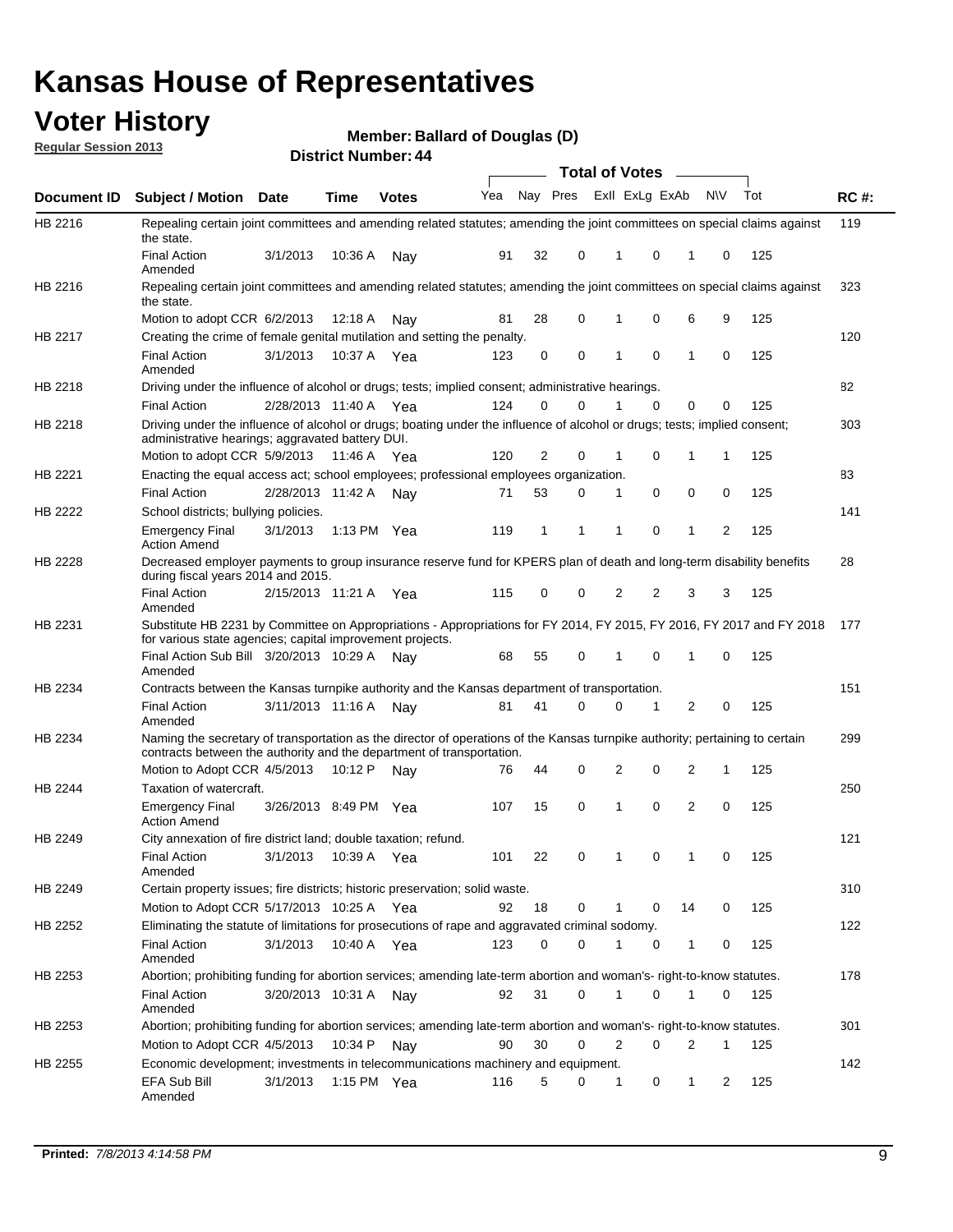### **Voter History**

**Member: Ballard of Douglas (D)** 

**Regular Session 2013**

|                    |                                                                                                                                                                                       |                       |             |              |     |                         |          | <b>Total of Votes</b> |   | $\overline{\phantom{a}}$ |                |     |             |
|--------------------|---------------------------------------------------------------------------------------------------------------------------------------------------------------------------------------|-----------------------|-------------|--------------|-----|-------------------------|----------|-----------------------|---|--------------------------|----------------|-----|-------------|
| <b>Document ID</b> | <b>Subject / Motion Date</b>                                                                                                                                                          |                       | <b>Time</b> | <b>Votes</b> | Yea | Nay Pres Exll ExLg ExAb |          |                       |   |                          | <b>NV</b>      | Tot | <b>RC#:</b> |
| HB 2259            | Domestic relations; relating to dissolution of marriage;                                                                                                                              |                       |             |              |     |                         |          |                       |   |                          |                |     | 58          |
|                    | <b>Final Action</b>                                                                                                                                                                   | 2/27/2013 12:12 P     |             | Yea          | 123 | 0                       | 0        | 1                     | 0 | 1                        | 0              | 125 |             |
| HB 2261            | Authorizing the expenditure of unencumbered balances held by school district; removing the cap for contingency reserve<br>fund.                                                       |                       |             |              |     |                         |          |                       |   |                          |                |     | 48          |
|                    | <b>Final Action</b><br>Amended                                                                                                                                                        | 2/25/2013 12:13 P     |             | Yea          | 120 | 0                       | 0        | 0                     | 0 | 0                        | 5              | 125 |             |
| HB 2261            | School districts; expenditure of unencumbered bala ces; removing the cap for contingency reserve fund; establishing celebrate 305<br>freedom week; bullying policies. ies.            |                       |             |              |     |                         |          |                       |   |                          |                |     |             |
|                    | Motion to adopt CCR 5/9/2013                                                                                                                                                          |                       | 2:25 PM Yea |              | 119 | 1                       | 0        | 1                     | 0 | 4                        | 0              | 125 |             |
| HB 2262            | Substitute HB 2262 by Committee on Appropriations - Amending the percentage amount that is deposited into the oil and gas 210<br>valuation depletion trust fund from 12.41% to 8.25%. |                       |             |              |     |                         |          |                       |   |                          |                |     |             |
|                    | Final Action Sub Bill 3/26/2013 9:58 AM Yea                                                                                                                                           |                       |             |              | 96  | 23                      | 0        |                       | 0 | 5                        | 0              | 125 |             |
| HB 2267            | Income tax, credits, high performance incentive program; subtraction modifications, certain expenses related to living dinor<br>organ donations.                                      |                       |             |              |     |                         |          |                       |   |                          |                |     | 252         |
|                    | <b>Emergency Final</b><br><b>Action Amend</b>                                                                                                                                         | 3/26/2013 8:52 PM Yea |             |              | 106 | 16                      | 0        | 1                     | 0 | 2                        | 0              | 125 |             |
| HB 2269            | John Bower memorial highway.                                                                                                                                                          |                       |             |              |     |                         |          |                       |   |                          |                |     | 84          |
|                    | <b>Final Action</b><br>Amended                                                                                                                                                        | 2/28/2013 11:44 A     |             | Yea          | 114 | 10                      | 0        | $\mathbf 1$           | 0 | 0                        | 0              | 125 |             |
| HB 2272            | Exempting IRB-purchased property from property taxatin without state ownerhsip requirement.                                                                                           |                       |             |              |     |                         |          |                       |   |                          |                |     | 123         |
|                    | <b>Final Action</b>                                                                                                                                                                   | 3/1/2013              | 10:41 A     | Yea          | 123 | 0                       | 0        | 1                     | 0 | $\mathbf{1}$             | 0              | 125 |             |
| HB 2278            | Creating a penalty enhancement for the theft or burglary of a firearm.                                                                                                                |                       |             |              |     |                         |          |                       |   |                          |                |     | 135         |
|                    | <b>Emergency Final</b><br><b>Action Amend</b>                                                                                                                                         | 3/1/2013              | 1:06 PM Yea |              | 117 | 4                       | 0        | 1                     | 0 | 1                        | $\overline{2}$ | 125 |             |
| HB 2280            | School districts; establishing celebrate freedom week and related curriculum.                                                                                                         |                       |             |              |     |                         |          |                       |   |                          |                |     | 140         |
|                    | <b>Emergency Final</b><br><b>Action Amend</b>                                                                                                                                         | 3/1/2013              | 1:12 PM Yea |              | 95  | 25                      | 1        | 1                     | 0 | 1                        | 2              | 125 |             |
| HB 2294            | Kansas uniform securities act.                                                                                                                                                        |                       |             |              |     |                         |          |                       |   |                          |                |     | 124         |
|                    | <b>Final Action</b>                                                                                                                                                                   | 3/1/2013              | 10:42 A     | Yea          | 123 | 0                       | 0        | 1                     | 0 | 1                        | 0              | 125 |             |
| HB 2296            | Campaign finance; permitted uses of campaign funds.                                                                                                                                   |                       |             |              |     |                         |          |                       |   |                          |                |     | 148         |
|                    | <b>Final Action</b>                                                                                                                                                                   | 3/8/2013              | 11:12 A Yea |              | 120 | 1                       | 0        | 0                     | 1 | 2                        | 1              | 125 |             |
| HB 2298            | Amending the crimes of interference with law enforcement and giving a false alarm.                                                                                                    |                       |             |              |     |                         |          |                       |   |                          |                |     | 136         |
|                    | <b>Emergency Final</b><br>Action                                                                                                                                                      | 3/1/2013              | 1:07 PM Yea |              | 121 | 0                       | 0        | 1                     | 0 | 1                        | 2              | 125 |             |
| HB 2302            | Relating to drug screening, criminal history record check and fingerprinting of certain persons and employees.                                                                        |                       |             |              |     |                         |          |                       |   |                          |                |     | 85          |
|                    | <b>Final Action</b><br>Amended                                                                                                                                                        | 2/28/2013 11:45 A     |             | Yea          | 124 | 0                       | $\Omega$ | 1                     | 0 | 0                        | 0              | 125 |             |
| HB 2303            | Relating to drivier's license fees; driving under the influence equipment fund.                                                                                                       |                       |             |              |     |                         |          |                       |   |                          |                |     | 125         |
|                    | <b>Final Action</b><br>Amended                                                                                                                                                        | 3/1/2013              | 10:44 A     | Yea          | 113 | 10                      | 0        | 1                     | 0 |                          | 0              | 125 |             |
| HB 2305            | Kansas storage tank act and containment of underground storage tanks.                                                                                                                 |                       |             |              |     |                         |          |                       |   |                          |                |     | 126         |
|                    | <b>Final Action</b>                                                                                                                                                                   | 3/1/2013              | 10:45 A     | Yea          | 123 | 0                       | 0        | 1                     | 0 | 1                        | 0              | 125 |             |
| HB 2305            | Kansas storage tank act and containment of underground storage tanks.                                                                                                                 |                       |             |              |     |                         |          |                       |   |                          |                |     | 197         |
|                    | Motion to Concur                                                                                                                                                                      | 3/22/2013 11:36 A     |             | Yea          | 119 | 0                       | 0        | 2                     | 0 | 3                        | $\mathbf{1}$   | 125 |             |
| HB 2311            | Increasing delinquent registration fees.                                                                                                                                              |                       |             |              |     |                         |          |                       |   |                          |                |     | 127         |
|                    | <b>Final Action</b>                                                                                                                                                                   | 3/1/2013              | 10:50 A     | Nay          | 24  | 99                      | 0        | 1                     | 0 | $\mathbf{1}$             | 0              | 125 |             |
| HB 2312            | Kansas uninsurable health insurance plan; increase in life time limit.                                                                                                                |                       |             |              |     |                         |          |                       |   |                          |                |     | 95          |
|                    | <b>Final Action</b>                                                                                                                                                                   | 3/1/2013              | 9:53 AM Yea |              | 123 | 0                       | 0        | 1                     | 0 | $\mathbf{1}$             | 0              | 125 |             |
| HB 2318            | Authorizing use of motorcycle headlamp modulation systems and side lamps.                                                                                                             |                       |             |              |     |                         |          |                       |   |                          |                |     | 128         |
|                    | <b>Final Action</b><br>Amended                                                                                                                                                        | 3/1/2013              | 10:52 A     | Yea          | 123 | 0                       | 0        | 1                     | 0 | 1                        | 0              | 125 |             |
| HB 2318            | Authorizing use of motorcycle headlamp modulation systems and side lamps.                                                                                                             |                       |             |              |     |                         |          |                       |   |                          |                |     | 201         |
|                    | Motion to Concur                                                                                                                                                                      | 3/25/2013 9:44 AM Yea |             |              | 121 | 0                       | 0        | 2                     | 0 | 2                        | 0              | 125 |             |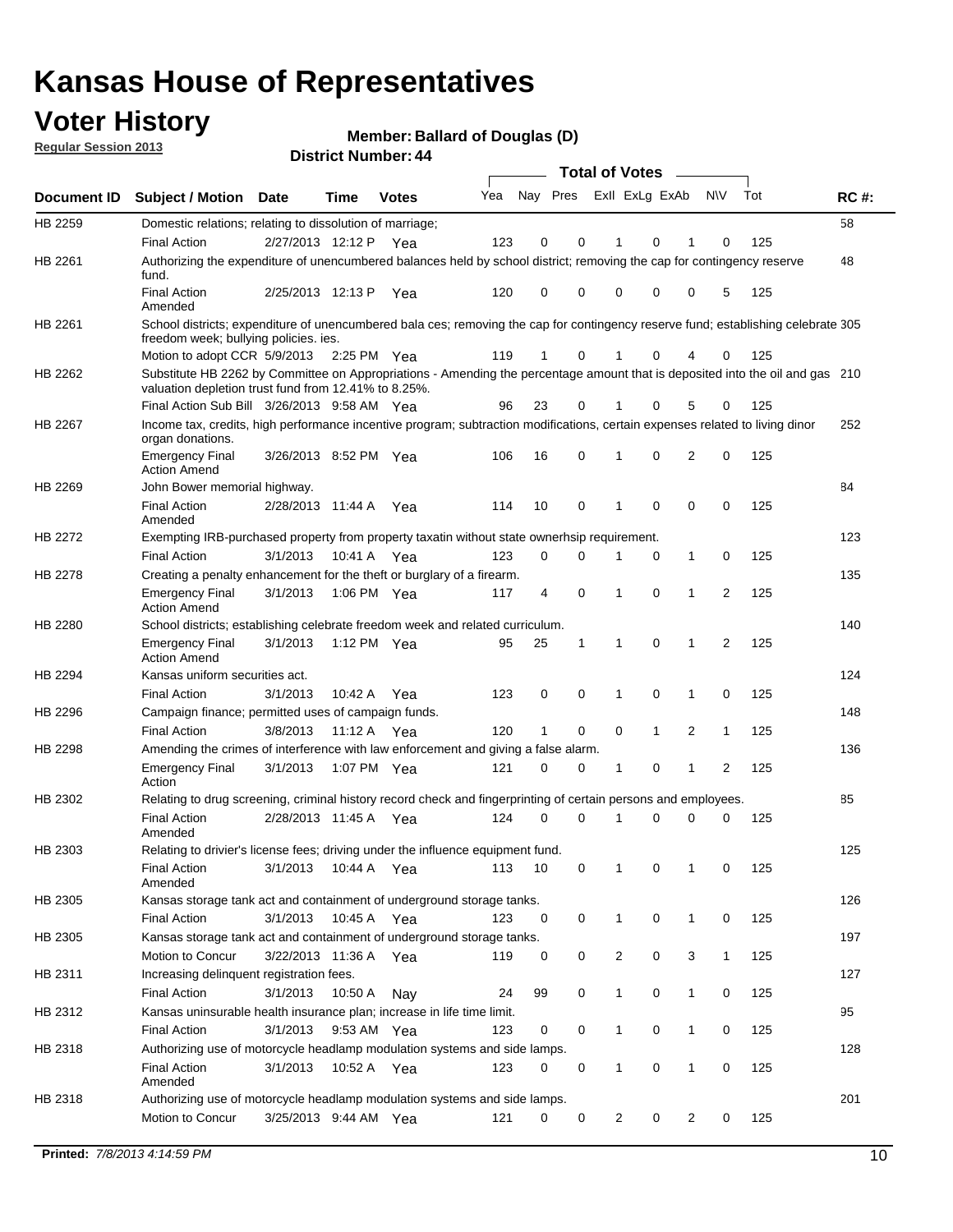### **Voter History**

**Member: Ballard of Douglas (D)** 

**Regular Session 2013**

|             |                                                                                                                                                                                             |                       |             |               |     |             |             | <b>Total of Votes</b> |   |              |                |     |             |
|-------------|---------------------------------------------------------------------------------------------------------------------------------------------------------------------------------------------|-----------------------|-------------|---------------|-----|-------------|-------------|-----------------------|---|--------------|----------------|-----|-------------|
| Document ID | <b>Subject / Motion</b>                                                                                                                                                                     | <b>Date</b>           | Time        | <b>Votes</b>  | Yea | Nay Pres    |             | Exll ExLg ExAb        |   |              | <b>NV</b>      | Tot | <b>RC#:</b> |
| HB 2319     | Creating the coalition of innovative districts act.                                                                                                                                         |                       |             |               |     |             |             |                       |   |              |                |     | 149         |
|             | <b>Final Action</b><br>Amended                                                                                                                                                              | 3/8/2013              | 11:17 A     | Nav           | 74  | 47          | 0           | 0                     | 1 | 3            | 0              | 125 |             |
| HB 2319     | Creating the coalition of innovative districts act.                                                                                                                                         |                       |             |               |     |             |             |                       |   |              |                |     | 279         |
|             | Motion to Adopt CCR 4/5/2013                                                                                                                                                                |                       | 1:03 PM     | Nav           | 71  | 47          | 0           | 2                     | 0 | 3            | $\overline{2}$ | 125 |             |
| HB 2322     | Relating to the division of health of the department of health and environment.                                                                                                             |                       |             |               |     |             |             |                       |   |              |                |     | 86          |
|             | <b>Final Action</b><br>Amended                                                                                                                                                              | 2/28/2013 11:46 A Yea |             |               | 118 | 6           | 0           | 1                     | 0 | 0            | 0              | 125 |             |
| HB 2326     | VoIP and IP enabled services.                                                                                                                                                               |                       |             |               |     |             |             |                       |   |              |                |     | 129         |
|             | <b>Final Action</b><br>Amended                                                                                                                                                              | 3/1/2013              | 10:53 A     | Yea           | 123 | 0           | 0           | 1                     | 0 | 1            | 0              | 125 |             |
| HB 2338     | Courts; docket fees.                                                                                                                                                                        |                       |             |               |     |             |             |                       |   |              |                |     | 211         |
|             | <b>Final Action</b><br>Amended                                                                                                                                                              | 3/26/2013 10:00 A     |             | Nav           | 67  | 52          | 0           | 1                     | 0 | 5            | 0              | 125 |             |
| HB 2339     | Allowing insurers to return premiums to a policyholder separate from the notice of an adverse underwriting decision.                                                                        |                       |             |               |     |             |             |                       |   |              |                |     | 67          |
|             | <b>Final Action</b>                                                                                                                                                                         | 2/28/2013 11:16 A Yea |             |               | 124 | 0           | 0           | 1                     | 0 | 0            | 0              | 125 |             |
| HB 2339     | Combining life insurance with certain additional health related riders, insurance agents-lines of insurance, health insurance for 287<br>certain firefighters and law enforcement officers. |                       |             |               |     |             |             |                       |   |              |                |     |             |
|             | Motion to Adopt CCR 4/5/2013 7:15 PM Yea                                                                                                                                                    |                       |             |               | 116 | 4           | 0           | 2                     | 0 | 2            | 1              | 125 |             |
| HB 2343     | Relating to the secretary of health and environment; office of laboratory services.                                                                                                         |                       |             |               |     |             |             |                       |   |              |                |     | 130         |
|             | <b>Final Action</b>                                                                                                                                                                         | 3/1/2013              | 10:54 A     | Nav           | 89  | 34          | 0           | 1                     | 0 | 1            | 0              | 125 |             |
| HB 2349     | School districts; audit by legislative post audit committee.                                                                                                                                |                       |             |               |     |             |             |                       |   |              |                |     | 87          |
|             | <b>Final Action</b><br>Amended                                                                                                                                                              | 2/28/2013 11:48 A Yea |             |               | 120 | 4           | $\mathbf 0$ | 1                     | 0 | 0            | 0              | 125 |             |
| HB 2349     | School districts; audit by legislative post audit committee.                                                                                                                                |                       |             |               |     |             |             |                       |   |              |                |     | 291         |
|             | Motion to Concur                                                                                                                                                                            | 4/5/2013              | 7:55 PM Yea |               | 118 | 2           | 0           | 2                     | 0 | 2            | 1              | 125 |             |
| HB 2352     | Maximum benefits increased for certain members of the Kansas police and firemen's retirement system.                                                                                        |                       |             |               |     |             |             |                       |   |              |                |     | 88          |
|             | <b>Final Action</b>                                                                                                                                                                         | 2/28/2013 11:49 A     |             | Yea           | 124 | 0           | 0           | 1                     | 0 | 0            | 0              | 125 |             |
| HB 2353     | Adding certain controlled substances as schedule I drugs.                                                                                                                                   |                       |             |               |     |             |             |                       |   |              |                |     | 138         |
|             | <b>Emergency Final</b><br>Action                                                                                                                                                            | 3/1/2013              |             | 1:09 PM Yea   | 121 | 0           | $\mathbf 0$ | 1                     | 0 | 1            | 2              | 125 |             |
| HB 2357     | 242nd engineer company ae" KS army national guard ae" membrial highway.                                                                                                                     |                       |             |               |     |             |             |                       |   |              |                |     | 96          |
|             | <b>Final Action</b>                                                                                                                                                                         | 3/1/2013              |             | 9:54 AM Yea   | 123 | 0           | 0           | 1                     | 0 | 1            | 0              | 125 |             |
| HB 2357     | 242nd engineer company-KS army national guard- highway.                                                                                                                                     |                       |             |               |     |             |             |                       |   |              |                |     | 202         |
|             | Motion to Concur                                                                                                                                                                            | 3/25/2013 9:47 AM Yea |             |               | 121 | $\mathbf 0$ | $\mathbf 0$ | $\overline{2}$        | 0 | 2            | 0              | 125 |             |
| HB 2363     | Exempting certain aggregate mining operations from department of health and environment regulations.                                                                                        |                       |             |               |     |             |             |                       |   |              |                |     | 131         |
|             | <b>Final Action</b><br>Amended                                                                                                                                                              | 3/1/2013              | 10:56 A     | Yea           | 123 | 0           | 0           | 1                     | 0 | 1            | 0              | 125 |             |
| HB 2363     | Water; wastewater regulations for sand and gravel; streams, dams and water obstructions.                                                                                                    |                       |             |               |     |             |             |                       |   |              |                |     | 280         |
|             | Motion to Adopt CCR 4/5/2013                                                                                                                                                                |                       |             | 1:10 PM $Yea$ | 119 | 0           | 0           | 2                     | 0 | 3            | 1              | 125 |             |
| HB 2368     | Relating to the governor's mental health services planning council.                                                                                                                         |                       |             |               |     |             |             |                       |   |              |                |     | 137         |
|             | <b>Emergency Final</b><br><b>Action Amend</b>                                                                                                                                               | 3/1/2013              |             | 1:08 PM Yea   | 121 | 0           | 0           | 1                     | 0 | $\mathbf{1}$ | 2              | 125 |             |
| HB 2377     | Relating to court fees and costs; judicial branch surcharge fund.                                                                                                                           |                       |             |               |     |             |             |                       |   |              |                |     | 212         |
|             | <b>Final Action</b>                                                                                                                                                                         | 3/26/2013 10:01 A Yea |             |               | 118 | 1           | 0           |                       | 0 | 5            | 0              | 125 |             |
| HB 2378     | Sales tax exemption for sales of certain machinery and equipment used for surface mining activities.                                                                                        |                       |             |               |     |             |             |                       |   |              |                |     | 251         |
|             | <b>Emergency Final</b><br><b>Action Amend</b>                                                                                                                                               | 3/26/2013 8:51 PM Yea |             |               | 104 | 18          | 0           | 1                     | 0 | 2            | 0              | 125 |             |
| HB 2381     | Election campaign finance; removing certain limitations to contributions made during legislative sessions.                                                                                  |                       |             |               |     |             |             |                       |   |              |                |     | 198         |
|             | <b>Final Action</b>                                                                                                                                                                         | 3/25/2013 9:30 AM Yea |             |               | 100 | 21          | $\mathbf 0$ | 2                     | 0 | 2            | 0              | 125 |             |
|             | Amended                                                                                                                                                                                     |                       |             |               |     |             |             |                       |   |              |                |     |             |
| HB 2387     | Clarifying that felony murder is not a lesser included offense of capital murder.                                                                                                           |                       |             |               |     |             |             |                       |   |              |                |     | 213         |
|             | <b>Final Action</b>                                                                                                                                                                         | 3/26/2013 10:02 A     |             | Yea           | 117 | 2           | 0           | $\mathbf{1}$          | 0 | 5            | 0              | 125 |             |
|             | Printed: 7/8/2013 4:14:59 PM                                                                                                                                                                |                       |             |               |     |             |             |                       |   |              |                |     | 11          |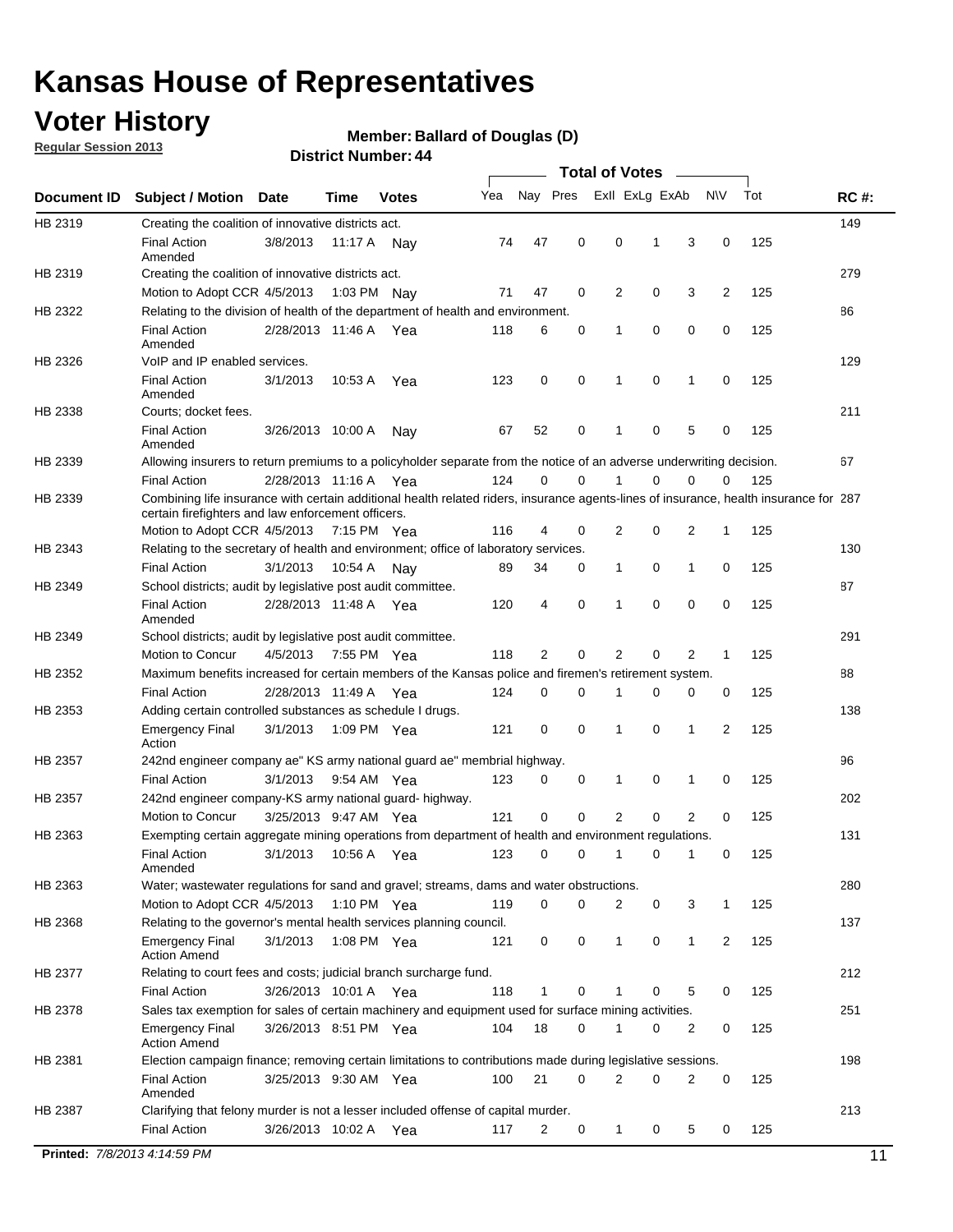### **Voter History**

**Member: Ballard of Douglas (D)** 

**Regular Session 2013**

|                 |                                                                                                                                                                                                                                                  |                       |         |              |     |              |   | <b>Total of Votes</b> |             |   |              |     |             |
|-----------------|--------------------------------------------------------------------------------------------------------------------------------------------------------------------------------------------------------------------------------------------------|-----------------------|---------|--------------|-----|--------------|---|-----------------------|-------------|---|--------------|-----|-------------|
| Document ID     | <b>Subject / Motion</b>                                                                                                                                                                                                                          | <b>Date</b>           | Time    | <b>Votes</b> | Yea | Nay Pres     |   | Exll ExLg ExAb        |             |   | <b>NV</b>    | Tot | <b>RC#:</b> |
| HB 2389         | Capital murder; notice of intent to seek the death penalty.                                                                                                                                                                                      |                       |         |              |     |              |   |                       |             |   |              |     | 214         |
|                 | <b>Final Action</b>                                                                                                                                                                                                                              | 3/26/2013 10:03 A     |         | Yea          | 118 | 1            | 0 | 1                     | 0           | 5 | 0            | 125 |             |
| HB 2391         | School finance; amount of tax levy authorized to finance ancillary school facilities.                                                                                                                                                            |                       |         |              |     |              |   |                       |             |   |              |     | 237         |
|                 | <b>Emergency Final</b><br><b>Action Amend</b>                                                                                                                                                                                                    | 3/26/2013 8:30 PM Yea |         |              | 64  | 57           | 0 | 1                     | 0           | 2 | 1            | 125 |             |
| HB 2391         | Senate Substitute for HB 2391 by Committee on Ways and Means - Creating the joint committee on uniform educational<br>standards oversight.                                                                                                       |                       |         |              |     |              |   |                       |             |   |              |     | 321         |
|                 | Sub Motion to Concur 6/1/2013                                                                                                                                                                                                                    |                       | 10:06 P | Nav          | 55  | 58           | 0 | 0                     | 0           | 6 | 6            | 125 |             |
| HB 2396         | Allowing the secretary of administration to identify state owned real property as surplus property and establishing an appeals 253<br>process of such identification; also amending procedures for the disposition of state surplus real estate. |                       |         |              |     |              |   |                       |             |   |              |     |             |
|                 | <b>Emergency Final</b><br><b>Action Amend</b>                                                                                                                                                                                                    | 3/26/2013 8:53 PM Yea |         |              | 122 | 0            | 0 | 1                     | 0           | 2 | 0            | 125 |             |
| HB 2403         | Issuing \$1,500,000,000 of pension obligation bonds to finance a portion of the unfunded actuarial liability of KPERS.                                                                                                                           |                       |         |              |     |              |   |                       |             |   |              |     | 236         |
|                 | <b>Final Action</b><br>Amended                                                                                                                                                                                                                   | 3/26/2013 8:29 PM Nay |         |              | 73  | 49           | 0 | 1                     | 0           | 2 | 0            | 125 |             |
| <b>HCR 5014</b> | Urging approval of the Presidential Permit application allowing the construction and operation of the TransCanada Keystone<br>XL Pipeline.                                                                                                       |                       |         |              |     |              |   |                       |             |   |              |     | 215         |
|                 | <b>Final Action</b>                                                                                                                                                                                                                              | 3/26/2013 10:05 A     |         | Yea          | 108 | 11           | 0 |                       | 0           | 5 | 0            | 125 |             |
| HR 6004         | Rules of House of Representatives, permanent rules of the 2013-2014 biennium.                                                                                                                                                                    |                       |         |              |     |              |   |                       |             |   |              |     | 4           |
|                 | <b>Final Action</b><br>Amended                                                                                                                                                                                                                   | 1/28/2013 11:09 A     |         | Nay          | 82  | 40           | 0 | 0                     | 0           | 3 | 0            | 125 |             |
| SB 1            | Legislative Post Audit; periodic audits of the State treasurer and the pooled money investment board.                                                                                                                                            |                       |         |              |     |              |   |                       |             |   |              |     | 216         |
|                 | <b>Final Action</b><br>Amended                                                                                                                                                                                                                   | 3/26/2013 10:06 A     |         | Yea          | 118 | $\mathbf{1}$ | 0 | 1                     | 0           | 5 | 0            | 125 |             |
| SB 16           | Kansas racketeer influenced and corrupt organization act, criminal street gangs.                                                                                                                                                                 |                       |         |              |     |              |   |                       |             |   |              |     | 217         |
|                 | <b>Final Action</b><br>Amended                                                                                                                                                                                                                   | 3/26/2013 10:12 A Nay |         |              | 74  | 45           | 0 | 1                     | $\mathbf 0$ | 5 | 0            | 125 |             |
| SB 20           | Civil procedure; temporary restraining orders and poverty affidavits.                                                                                                                                                                            |                       |         |              |     |              |   |                       |             |   |              |     | 190         |
|                 | <b>Final Action</b><br>Amended                                                                                                                                                                                                                   | 3/22/2013 11:15 A     |         | Yea          | 119 | 0            | 0 | 2                     | 0           | 3 | $\mathbf{1}$ | 125 |             |
| <b>SB 20</b>    | Civil procedure; temporary restraining orders and poverty affidavits.                                                                                                                                                                            |                       |         |              |     |              |   |                       |             |   |              |     | 304         |
|                 | Motion to adopt CCR 5/9/2013 2:21 PM Yea                                                                                                                                                                                                         |                       |         |              | 119 | 1            | 0 | 1                     | 0           | 4 | 0            | 125 |             |
| SB 21           | Firearms; criminal possession of a firearm; expungement; personal and family protection act.                                                                                                                                                     |                       |         |              |     |              |   |                       |             |   |              |     | 255         |
|                 | <b>Emergency Final</b><br>Action                                                                                                                                                                                                                 | 3/26/2013 8:56 PM Yea |         |              | 119 | 3            | 0 | 1                     | 0           | 2 | 0            | 125 |             |
| SB 23           | Continuation of statewide tax levy for public schools.                                                                                                                                                                                           |                       |         |              |     |              |   |                       |             |   |              |     | 243         |
|                 | <b>Emergency Final</b><br><b>Action Amend</b>                                                                                                                                                                                                    | 3/26/2013 8:38 PM Yea |         |              | 122 | 0            | 0 | 1                     | 0           | 2 | 0            | 125 |             |
| <b>SB 23</b>    | School districts; sttewide tax levy for public schools; school finance amendments.                                                                                                                                                               |                       |         |              |     |              |   |                       |             |   |              |     | 296         |
|                 | Motion to Adopt CCR 4/5/2013 9:32 PM Yea                                                                                                                                                                                                         |                       |         |              | 119 | $\mathbf{1}$ | 0 | 2                     | 0           | 2 | 1            | 125 |             |
| <b>SB 24</b>    | Insurance - Risk-based capital requirements for property, casualty and life insurance companies.                                                                                                                                                 |                       |         |              |     |              |   |                       |             |   |              |     | 204         |
|                 | <b>Final Action</b>                                                                                                                                                                                                                              | 3/26/2013 9:50 AM Yea |         |              | 119 | 0            | 0 | 1                     | 0           | 5 | 0            | 125 |             |
| SB 25           | Insurance-Risk-based capital requirements for health organizations.                                                                                                                                                                              |                       |         |              |     |              |   |                       |             |   |              |     | 205         |
|                 | <b>Final Action</b>                                                                                                                                                                                                                              | 3/26/2013 9:51 AM Yea |         |              | 119 | 0            | 0 | 1                     | 0           | 5 | 0            | 125 |             |
| SB 27           | Eligibility of students under the military service scholarship program act.                                                                                                                                                                      |                       |         |              |     |              |   |                       |             |   |              |     | 166         |
|                 | <b>Final Action</b><br>Amended                                                                                                                                                                                                                   | 3/19/2013 10:35 A Yea |         |              | 123 | 0            | 0 |                       | 0           | 1 | 0            | 125 |             |
| SB 28           | Authorizing the division of emergency management within the adjutant general's department to accept certain real property.                                                                                                                       |                       |         |              |     |              |   |                       |             |   |              |     | 184         |
|                 | <b>Final Action</b>                                                                                                                                                                                                                              | 3/21/2013 11:22 A Yea |         |              | 121 | $\Omega$     | 0 | 1                     | 0           | 3 | $\Omega$     | 125 |             |
| SB 37           | Kansas home inspectors professional competence and financial responsibility act.                                                                                                                                                                 |                       |         |              |     |              |   |                       |             |   |              |     | 218         |
|                 | <b>Final Action</b>                                                                                                                                                                                                                              | 3/26/2013 10:14 A Yea |         |              | 102 | 17           | 0 | 1                     | 0           | 5 | 0            | 125 |             |
| SB 51           | Health insurance coverage for bankers association.                                                                                                                                                                                               |                       |         |              |     |              |   |                       |             |   |              |     | 189         |
|                 | <b>Final Action</b>                                                                                                                                                                                                                              | 3/22/2013 11:14 A Yea |         |              | 119 | 0            | 0 | $\overline{c}$        | 0           | 3 | $\mathbf{1}$ | 125 |             |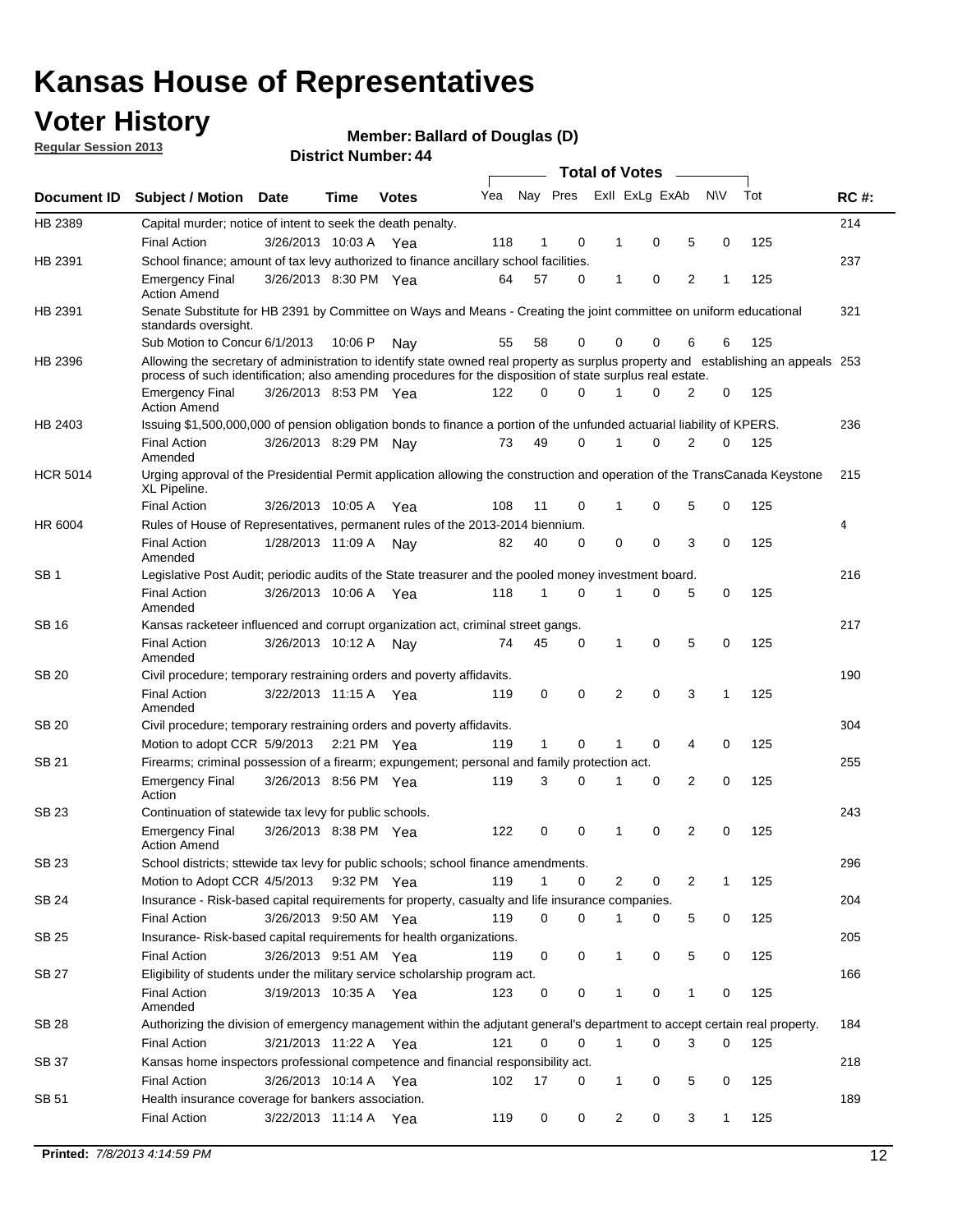### **Voter History**

**Member: Ballard of Douglas (D)** 

**Regular Session 2013**

| Document ID  | <b>Subject / Motion Date</b>                                                                                                                                                                                                                                                                                                                                            |                       | Time        | <b>Votes</b> | Yea | Nay Pres                |             | Exll ExLg ExAb |   |                | <b>NV</b>    | Tot | <b>RC#:</b> |
|--------------|-------------------------------------------------------------------------------------------------------------------------------------------------------------------------------------------------------------------------------------------------------------------------------------------------------------------------------------------------------------------------|-----------------------|-------------|--------------|-----|-------------------------|-------------|----------------|---|----------------|--------------|-----|-------------|
| <b>SB 52</b> | Mortgage interest rate cap increase.                                                                                                                                                                                                                                                                                                                                    |                       |             |              |     |                         |             |                |   |                |              |     | 238         |
|              | <b>Emergency Final</b><br>Action                                                                                                                                                                                                                                                                                                                                        | 3/26/2013 8:32 PM Yea |             |              | 120 | $\overline{\mathbf{c}}$ | 0           |                | 0 | $\overline{2}$ | 0            | 125 |             |
| SB 56        | Transferring the recognition of county fair associations from the secretary of agriculture to the board of county<br>commissioners.                                                                                                                                                                                                                                     |                       |             |              |     |                         |             |                |   |                |              |     | 191         |
|              | <b>Final Action</b><br>Amended                                                                                                                                                                                                                                                                                                                                          | 3/22/2013 11:21 A Yea |             |              | 119 | 0                       | 0           | 2              | 0 | 3              | 1            | 125 |             |
| <b>SB 57</b> | Substitute for SB 57 by Committee on Agriculture - Agriculture; powers and duties of the department of agriculture relating to<br>poultry improvement plan and domesticated deer.                                                                                                                                                                                       |                       |             |              |     |                         |             |                |   |                |              |     | 192         |
|              | Final Action Sub Bill 3/22/2013 11:24 A Yea<br>Amended                                                                                                                                                                                                                                                                                                                  |                       |             |              | 79  | 40                      | 0           | 2              | 0 | 3              | 1            | 125 |             |
| <b>SB 57</b> | Substitute for SB 57 by Committee on Agriculture - Agriculture; powers and duties of the department of agriculture relating to<br>poultry improvement plan, stockyards and domesticated deer.                                                                                                                                                                           |                       |             |              |     |                         |             |                |   |                |              |     | 262         |
|              | Motion to adopt CCR 4/4/2013 2:18 PM Yea                                                                                                                                                                                                                                                                                                                                |                       |             |              | 80  | 42                      | 0           | 1              | 0 | 2              | 0            | 125 |             |
| <b>SB 58</b> | Sentencing for unlawful manufacturing of controlled substances.                                                                                                                                                                                                                                                                                                         |                       |             |              |     |                         |             |                |   |                |              |     | 219         |
|              | <b>Final Action</b>                                                                                                                                                                                                                                                                                                                                                     | 3/26/2013 10:15 A     |             | Yea          | 119 | 0                       | $\mathbf 0$ | 1              | 0 | 5              | 0            | 125 |             |
| SB 59        | Attorney general; reward for information.                                                                                                                                                                                                                                                                                                                               |                       |             |              |     |                         |             |                |   |                |              |     | 193         |
|              | <b>Final Action</b>                                                                                                                                                                                                                                                                                                                                                     | 3/22/2013 11:25 A     |             | Yea          | 119 | 0                       | $\mathbf 0$ | 2              | 0 | 3              | $\mathbf{1}$ | 125 |             |
| SB 62        | Making gas pipeline safety terminology consistent with federal regulations.                                                                                                                                                                                                                                                                                             |                       |             |              |     |                         |             |                |   |                |              |     | 163         |
|              | <b>Final Action</b>                                                                                                                                                                                                                                                                                                                                                     | 3/19/2013 10:32 A     |             | Yea          | 123 | 0                       | $\mathbf 0$ | 1              | 0 | $\mathbf{1}$   | 0            | 125 |             |
| SB 63        | Elections; voting crimes, penalties and prosecution.                                                                                                                                                                                                                                                                                                                    |                       |             |              |     |                         |             |                |   |                |              |     | 246         |
|              | <b>Emergency Final</b><br><b>Action Amend</b>                                                                                                                                                                                                                                                                                                                           | 3/26/2013 8:42 PM Nav |             |              | 69  | 53                      | $\mathbf 0$ | 1              | 0 | $\overline{2}$ | 0            | 125 |             |
| SB 68        | Driver's license examinations; locations.                                                                                                                                                                                                                                                                                                                               |                       |             |              |     |                         |             |                |   |                |              |     | 220         |
| SB 69        | <b>Final Action</b>                                                                                                                                                                                                                                                                                                                                                     | 3/26/2013 10:16 A     |             | Yea          | 116 | 3                       | 0           | 1              | 0 | 5              | 0            | 125 |             |
|              | Motor vehicles; vehicle registration and license plates.                                                                                                                                                                                                                                                                                                                |                       |             |              |     |                         |             |                |   |                |              |     | 167         |
|              | <b>Final Action</b>                                                                                                                                                                                                                                                                                                                                                     | 3/19/2013 10:37 A     |             | Yea          | 117 | 6                       | 0           | 1              | 0 | 1              | 0            | 125 |             |
| SB 74        | Prison-made goods act; prohibiting prisoner production of manufactured or modular homes.                                                                                                                                                                                                                                                                                |                       |             |              |     |                         |             | -1             |   |                |              |     | 221         |
|              | <b>Final Action</b>                                                                                                                                                                                                                                                                                                                                                     | 3/26/2013 10:19 A     |             | Nay          | 87  | 32                      | 0           |                | 0 | 5              | 0            | 125 |             |
| SB 75        | Record requirements and civil penalties relating to sales of plastic bulk merchandise containers.                                                                                                                                                                                                                                                                       |                       |             |              |     | 18                      | 0           |                | 0 | 5              | 0            | 125 | 222         |
|              | <b>Final Action</b>                                                                                                                                                                                                                                                                                                                                                     | 3/26/2013 10:21 A     |             | Yea          | 101 |                         |             |                |   |                |              |     |             |
| SB 81        | Open records; requests for criminal justice information; restriction of certain officials' information from publicly accessible<br>records.<br><b>Final Action</b>                                                                                                                                                                                                      | 3/22/2013 11:27 A     |             | Yea          | 119 | 0                       | 0           | 2              | 0 | 3              | 1            | 125 | 194         |
|              | Amended                                                                                                                                                                                                                                                                                                                                                                 |                       |             |              |     |                         |             |                |   |                |              |     |             |
| SB 83        | House Substitute for SB 83 by Committee on Taxation - Income tax deductions and modifications; severance tax; sales tax;<br>delinquent tax liabilities.                                                                                                                                                                                                                 |                       |             |              |     |                         |             |                |   |                |              |     | 187         |
|              | Final Action Sub Bill 3/21/2013 11:30 A                                                                                                                                                                                                                                                                                                                                 |                       |             | Yea          | 96  | 25                      | 0           | $\mathbf{1}$   | 0 | 3              | 0            | 125 |             |
| SB 83        | House Substitute for SB 83 by Committee on Taxation--Income tax deductions and modifications; severance tax; sales tax and 260<br>compensating use tax, preseumptions relating to nexus; property tax, exemptions, new automobile manufacturinge property;<br>taxation of watercraft; leased commercial and industrial property appeals; correction of clerical errors. |                       |             |              | 104 |                         | 0           | 1              | 0 | 3              |              |     |             |
|              | Motion to adopt CCR 4/3/2013                                                                                                                                                                                                                                                                                                                                            |                       | 10:35 A Yea |              |     | 15                      |             |                |   |                | 2            | 125 |             |
| SB 84        | House Substitute for SB 84 by Committee on Taxation - Reduction to state income tax rates based on selected actual state<br>general fund receipts computations; distribution of revenues from sales and compensating use tax; reduction of<br>Final Action Sub Bill 3/21/2013 11:34 A Nay                                                                               |                       |             |              | 82  | 39                      | 0           | $\mathbf 1$    | 0 | 3              | 0            | 125 | 188         |
|              | Amended                                                                                                                                                                                                                                                                                                                                                                 |                       |             |              |     |                         |             |                |   |                |              |     |             |
| SB 84        | House Substitute for SB 84 -- Reduction to state income tax rates based on selected actual state general fund receipts<br>computations; reduction of itemized deductions.                                                                                                                                                                                               |                       |             |              |     |                         |             |                |   |                |              |     | 317         |
|              | Motion to adopt CCR 5/28/2013 2:32 PM Nav                                                                                                                                                                                                                                                                                                                               |                       |             |              | 42  | 71                      | 0           |                | 0 | 9              | 2            | 125 |             |
| SB 84        | House Substitute for SB 84 -- Reduction to state income tax rates based on selected actual state general fund receipts<br>computations; reduction of itemized deductions.                                                                                                                                                                                               |                       |             |              |     |                         |             |                |   |                |              |     | 319         |
|              | Motion to adopt CCR 5/30/2013 9:14 PM Nay                                                                                                                                                                                                                                                                                                                               |                       |             |              | 18  | 94                      | 0           | 1              | 0 | 9              | 3            | 125 |             |
| SB 85        | Motor vehicle insurance; providing proof of insurance by cellular phone or portable electronic device.                                                                                                                                                                                                                                                                  |                       |             |              |     |                         |             |                |   |                |              |     | 175         |
|              | <b>Final Action</b>                                                                                                                                                                                                                                                                                                                                                     | 3/20/2013 10:25 A Yea |             |              | 123 | 0                       | 0           | 1              | 0 | 1              | 0            | 125 |             |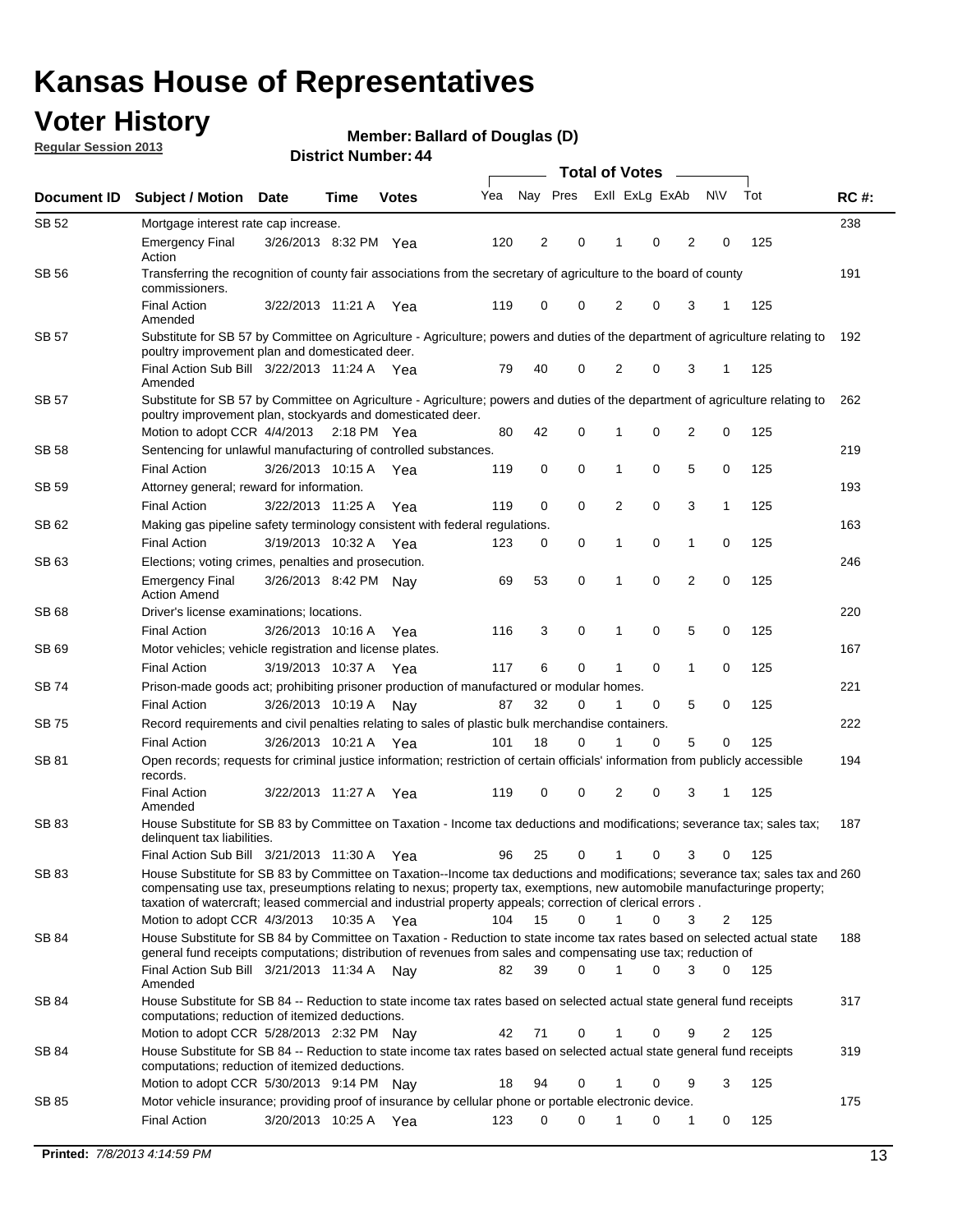### **Voter History**

**Member: Ballard of Douglas (D)** 

**Regular Session 2013**

|                    |                                                                                                       | י וסעוווטר ועווואסי   |             |              |     |              |              | <b>Total of Votes</b> |                |                |                |              |     |             |
|--------------------|-------------------------------------------------------------------------------------------------------|-----------------------|-------------|--------------|-----|--------------|--------------|-----------------------|----------------|----------------|----------------|--------------|-----|-------------|
| <b>Document ID</b> | <b>Subject / Motion</b>                                                                               | Date                  | Time        | <b>Votes</b> | Yea |              | Nay Pres     |                       |                | Exll ExLg ExAb |                | <b>NV</b>    | Tot | <b>RC#:</b> |
| <b>SB 88</b>       | Increasing the children's advocacy center assessment fee.                                             |                       |             |              |     |              |              |                       |                |                |                |              |     | 223         |
|                    | <b>Final Action</b><br>Amended                                                                        | 3/26/2013 10:22 A Yea |             |              | 118 | 1            | 0            |                       | 1              | $\mathbf 0$    | 5              | 0            | 125 |             |
| SB 96              | Motor vehicles; counties with multiple registration facilities; additional registration fee.          |                       |             |              |     |              |              |                       |                |                |                |              |     | 224         |
|                    | <b>Final Action</b><br>Amended                                                                        | 3/26/2013 10:24 A     |             | Yea          | 106 | 12           | 0            |                       | 1              | 0              | 5              | $\mathbf{1}$ | 125 |             |
| SB 96              | Additional motor vehicle registration fees.                                                           |                       |             |              |     |              |              |                       |                |                |                |              |     | 263         |
|                    | Motion to adopt CCR 4/4/2013 2:21 PM Yea                                                              |                       |             |              | 114 | 8            | 0            |                       | 1              | 0              | 2              | 0            | 125 |             |
| SB 102             | Requiring the state treasurer to provide a list of daily deposits to the secretary of administration. |                       |             |              |     |              |              |                       |                |                |                |              |     | 195         |
|                    | <b>Final Action</b><br>Amended                                                                        | 3/22/2013 11:28 A Yea |             |              | 119 | 0            | 0            |                       | 2              | 0              | 3              | 1            | 125 |             |
| SB 102             | Enacting the second amendment protection act.                                                         |                       |             |              |     |              |              |                       |                |                |                |              |     | 295         |
|                    | Motion to Adopt CCR 4/5/2013 9:20 PM Yea                                                              |                       |             |              | 96  | 24           | 0            |                       | $\overline{2}$ | 0              | 2              | $\mathbf{1}$ | 125 |             |
| <b>SB 111</b>      | Establishing Native American legislative day at the capitol; awarding of high school diplomas.        |                       |             |              |     |              |              |                       |                |                |                |              | 245 |             |
|                    | <b>Emergency Final</b><br><b>Action Amend</b>                                                         | 3/26/2013 8:41 PM Yea |             |              | 122 | 0            | 0            |                       | 1              | 0              | 2              | 0            | 125 |             |
| SB 113             | Credit unions; changes in certain loan limitations.                                                   |                       |             |              |     |              |              |                       |                |                |                |              |     | 234         |
|                    | <b>Emergency Final</b><br>Action                                                                      | 3/26/2013 8:25 PM Yea |             |              | 122 | 0            | 0            |                       | 1              | $\mathbf 0$    | $\overline{2}$ | $\mathbf 0$  | 125 |             |
| SB 118             | Relating to law enforcement reporting and investigation of missing persons.                           |                       |             |              |     |              |              |                       |                |                |                |              |     | 225         |
|                    | <b>Final Action</b>                                                                                   | 3/26/2013 10:25 A     |             | Yea          | 119 | 0            | 0            |                       | 1              | 0              | 5              | 0            | 125 |             |
| SB 120             | Enacting the Kansas farmers' market promotion act.                                                    |                       |             |              |     |              |              |                       |                |                |                |              |     | 196         |
|                    | <b>Final Action</b><br>Amended                                                                        | 3/22/2013 11:31 A     |             | Nav          | 68  | 51           | 0            |                       | $\overline{2}$ | 0              | 3              | 1            | 125 |             |
| SB 122             | Kansas administrative procedure act; service of order or notice.                                      |                       |             |              |     |              |              |                       |                |                |                | 226          |     |             |
|                    | <b>Final Action</b><br>Amended                                                                        | 3/26/2013 10:26 A Yea |             |              | 119 | $\mathbf 0$  | 0            |                       | 1              | 0              | 5              | 0            | 125 |             |
| <b>SB 122</b>      | Elections; unauthorized voting disclosures.                                                           |                       |             |              |     |              |              |                       |                |                |                |              | 286 |             |
|                    | Motion to Adopt CCR 4/5/2013                                                                          |                       | 6:23 PM     | Nav          | 89  | 31           | 0            |                       | 2              | 0              | $\overline{2}$ | 1            | 125 |             |
| SB 124             | Amending the Kansas restraint of trade act.                                                           |                       |             |              |     |              |              |                       |                |                |                |              |     | 227         |
|                    | <b>Final Action</b><br>Amended                                                                        | 3/26/2013 10:27 A     |             | Yea          | 116 | 2            | 1            |                       | 1              | $\mathbf 0$    | 5              | $\mathbf 0$  | 125 |             |
| SB 124             | Amending the Kansas restraint of trade act.                                                           |                       |             |              |     |              |              |                       |                |                |                |              |     | 273         |
|                    | Motion to Adopt CCR 4/5/2013                                                                          |                       | 11:06 A     | Nav          | 97  | 23           | 0            |                       | 2              | 0              | 2              | $\mathbf{1}$ | 125 |             |
| SB 128             | Career technical education incentive program amendments.                                              |                       |             |              |     |              |              |                       |                |                |                |              |     | 168         |
|                    | <b>Final Action</b><br>Amended                                                                        | 3/19/2013 10:39 A     |             | Yea          | 123 | 0            | 0            |                       | 1              | 0              | 1              | 0            | 125 |             |
| SB 129             | Bank commissioner; certain fees and hearing costs.                                                    |                       |             |              |     |              |              |                       |                |                |                |              |     | 254         |
|                    | <b>Emergency Final</b><br><b>Action Amend</b>                                                         | 3/26/2013 8:55 PM Yea |             |              | 110 | 12           | 0            |                       | 1              | 0              | 2              | 0            | 125 |             |
| SB 129             | Mortgage interest rate cap increase.                                                                  |                       |             |              |     |              |              |                       |                |                |                |              |     | 272         |
|                    | Motion to Adopt CCR 4/5/2013                                                                          |                       | 10:42 A Yea |              | 121 | 0            | 0            |                       | $\overline{2}$ | 0              | 2              | 0            | 125 |             |
| SB 135             | Transferring boiler inspection duties from the department of labor to the state fire marshal.         |                       |             |              |     |              |              |                       |                |                |                |              |     | 228         |
|                    | <b>Final Action</b>                                                                                   | 3/26/2013 10:28 A Yea |             |              | 114 | 5            | 0            |                       | $\mathbf{1}$   | 0              | 5              | 0            | 125 |             |
| SB 136             | Providing veterans designation on driver's licenses and nondriver identification cards.               |                       |             |              |     |              |              |                       |                |                |                |              |     | 244         |
|                    | <b>Emergency Final</b><br><b>Action Amend</b>                                                         | 3/26/2013 8:39 PM Yea |             |              | 119 | 3            | 0            |                       | $\mathbf{1}$   | 0              | 2              | 0            | 125 |             |
| SB 139             | Kansas money transmitter act.                                                                         |                       |             |              |     |              |              |                       |                |                |                |              |     | 229         |
|                    | <b>Final Action</b>                                                                                   | 3/26/2013 10:30 A Yea |             |              | 117 | $\mathbf{1}$ | $\mathbf{1}$ |                       | $\mathbf{1}$   | $\mathbf 0$    | 5              | 0            | 125 |             |
| SB 142             | Abortion; concerning civil actions related to abortion.                                               |                       |             |              |     |              |              |                       |                |                |                |              |     | 241         |
|                    | <b>Emergency Final</b><br>Action                                                                      | 3/26/2013 8:36 PM Nay |             |              | 89  | 33           | 0            |                       | $\mathbf{1}$   | 0              | 2              | 0            | 125 |             |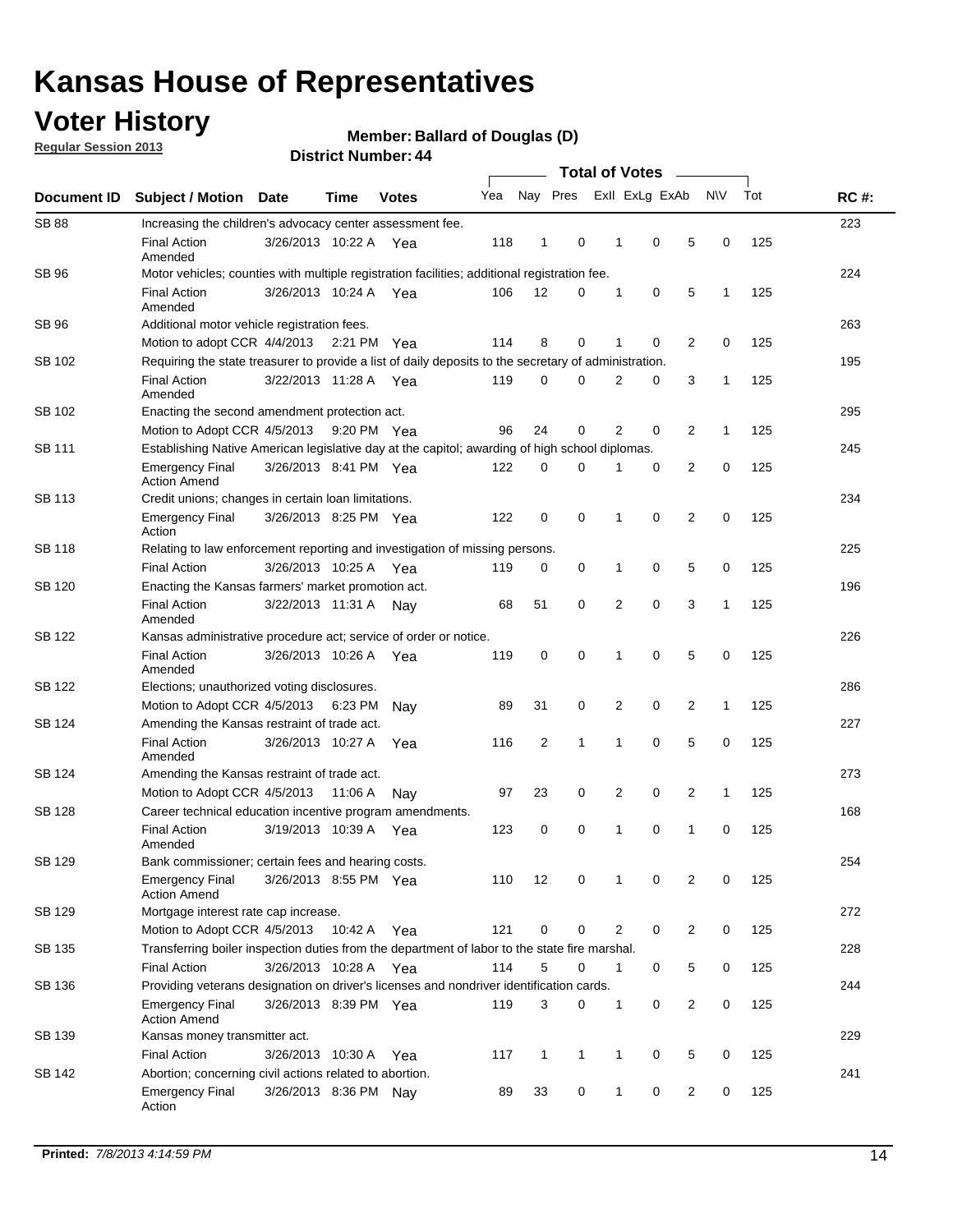### **Voter History**

**Member: Ballard of Douglas (D)** 

**Regular Session 2013**

|                    | ד . וסעווואיו ועוווסוש<br><b>Total of Votes</b>                                                                                                                                                       |                                                                           |             |              |     |                     |   |              |                |   |           |     |             |
|--------------------|-------------------------------------------------------------------------------------------------------------------------------------------------------------------------------------------------------|---------------------------------------------------------------------------|-------------|--------------|-----|---------------------|---|--------------|----------------|---|-----------|-----|-------------|
| <b>Document ID</b> | <b>Subject / Motion Date</b>                                                                                                                                                                          |                                                                           | <b>Time</b> | <b>Votes</b> | Yea | Nay Pres            |   |              | Exll ExLg ExAb |   | <b>NV</b> | Tot | <b>RC#:</b> |
| <b>SB 149</b>      | Drug screening for recipients of cash assistance and unemployment benefits.                                                                                                                           |                                                                           |             |              |     |                     |   |              |                |   |           |     | 239         |
|                    | <b>Emergency Final</b><br><b>Action Amend</b>                                                                                                                                                         | 3/26/2013 8:33 PM Nay                                                     |             |              | 106 | 16                  | 0 | 1            | 0              | 2 | 0         | 125 |             |
| SB 164             | Relating to the director of vehicles regulating providers of motor vehicle functions.                                                                                                                 |                                                                           |             |              |     |                     |   |              |                |   |           |     | 247         |
|                    | <b>Emergency Final</b><br><b>Action Amend</b>                                                                                                                                                         | 3/26/2013 8:43 PM Yea                                                     |             |              | 117 | 5                   | 0 | $\mathbf{1}$ | 0              | 2 | 0         | 125 |             |
| SB 164             | Relating to the director of vehicles regulating providers of motor vehicle functions.                                                                                                                 |                                                                           |             |              |     |                     |   |              |                |   |           |     | 268         |
|                    | Motion to adopt CCR 4/4/2013 5:32 PM Yea                                                                                                                                                              |                                                                           |             |              | 111 | 9                   | 0 | 1            | 0              | 2 | 2         | 125 |             |
| SB 166             | Insurers supervision, rehabilitation and liquidation act; derivatives.                                                                                                                                |                                                                           |             |              |     |                     |   |              |                |   |           |     | 206         |
|                    | <b>Final Action</b>                                                                                                                                                                                   | 3/26/2013 9:52 AM Yea                                                     |             |              | 119 | 0                   | 0 | 1            | 0              | 5 | 0         | 125 |             |
| SB 168             | Limiting nuisance actions against certain agricultural activities.                                                                                                                                    |                                                                           |             |              |     |                     |   |              |                |   |           |     | 169         |
|                    | <b>Final Action</b><br>Amended                                                                                                                                                                        | 3/19/2013 10:40 A Yea                                                     |             |              | 111 | 12                  | 0 | 1            | 0              | 1 | 0         | 125 |             |
| SB 168             |                                                                                                                                                                                                       | 264<br>Limiting nuisance actions against certain agricultural activities. |             |              |     |                     |   |              |                |   |           |     |             |
|                    | Motion to adopt CCR 4/4/2013 2:30 PM Yea                                                                                                                                                              |                                                                           |             |              | 110 | $12 \overline{ }$   | 0 | 1            | 0              | 2 | 0         | 125 |             |
| SB 171             | School districts; amendments to Kansas uniform financial accounting and reporting act.                                                                                                                |                                                                           |             |              |     |                     |   |              |                |   |           |     | 248         |
|                    | <b>Emergency Final</b><br><b>Action Amend</b>                                                                                                                                                         | 3/26/2013 8:44 PM Yea                                                     |             |              | 122 | $\Omega$            | 0 | 1            | 0              | 2 | 0         | 125 |             |
| <b>SB 171</b>      | School districts; amendments to Kansas uniform financial accounting and reporting act.                                                                                                                |                                                                           |             |              |     |                     |   |              |                |   |           | 285 |             |
|                    | Motion to Adopt CCR 4/5/2013                                                                                                                                                                          |                                                                           |             | 6:19 PM Nay  | 63  | 57                  | 0 | 2            | 0              | 2 | 1         | 125 |             |
| <b>SB 171</b>      | Appropriations for FY 2013, FY 2014, FY 2015, FY 2016, FY 2017 and FY 2018 for various state agencies; capital<br>improvement projects; claims against the state.                                     |                                                                           |             |              |     |                     |   |              |                |   | 320       |     |             |
|                    | Motion to adopt CCR 6/1/2013 4:30 PM Nay                                                                                                                                                              |                                                                           |             |              | 63  | 51                  | 0 | 0            | 0              | 8 | 3         | 125 |             |
| SB 187             | Establishing the workers compensation and employment security boards nominating committee; administrative law judge<br>appointment; workers compensation appeals board.                               |                                                                           |             |              |     |                     |   |              |                |   |           | 242 |             |
|                    | Emergency Final<br><b>Action Amend</b>                                                                                                                                                                | 3/26/2013 8:37 PM Nav                                                     |             |              | 88  | 34                  | 0 | 1            | 0              | 2 | 0         | 125 |             |
| SB 187             | Amending workers compensation law provisions; establishing the workers compensation and employment security boards<br>nominating committee; notice requirements; workplace health and safety program. |                                                                           |             |              |     |                     |   |              |                |   |           |     | 274         |
|                    | Motion to Adopt CCR 4/5/2013 11:26 A Nay                                                                                                                                                              |                                                                           |             |              | 89  | 31                  | 0 | 2            | 0              | 3 | 0         | 125 |             |
| SB 199             | University of Kansas medical center; midwest center for stem cell therapy.                                                                                                                            |                                                                           |             |              |     |                     |   |              |                |   |           |     | 235         |
|                    | <b>Emergency Final</b><br><b>Action Amend</b>                                                                                                                                                         | 3/26/2013 8:26 PM Nav                                                     |             |              | 90  | 32                  | 0 | 1            | 0              | 2 | 0         | 125 |             |
| SB 199             | Health care; stem cell therapy and unused medications.                                                                                                                                                |                                                                           |             |              |     |                     |   |              |                |   |           |     | 290         |
|                    | 30<br>0<br>2<br>0<br>2<br>125<br>Motion to Adopt CCR 4/5/2013 7:52 PM Nay<br>90                                                                                                                       |                                                                           |             |              |     |                     |   |              |                |   |           |     |             |
| SB 216             | Allowing a public building commission to acquire land for a municipal university similar to what such commission is currently<br>allowed to do for any state university.                              |                                                                           |             |              |     |                     |   |              |                |   |           |     | 185         |
|                    | Final Action 3/21/2013 11:23 A Yea                                                                                                                                                                    |                                                                           |             |              |     | 121 0 0 1 0 3 0 125 |   |              |                |   |           |     |             |
| SB 246             | Reconciling amendments to certain statutes.                                                                                                                                                           |                                                                           |             |              |     |                     |   |              |                |   |           |     | 315         |
|                    | <b>Emergency Final</b><br>Action                                                                                                                                                                      | 5/23/2013 2:14 PM Yea                                                     |             |              | 111 | 0                   | 0 | 1            | 0              | 8 | 5         | 125 |             |
| <b>SCR 1604</b>    | Joint rules for the Senate and House of Representatives, 2013-2014.                                                                                                                                   |                                                                           |             |              |     |                     |   |              |                |   |           |     | 5           |
|                    | <b>Final Action</b><br>Amended                                                                                                                                                                        | 1/28/2013 11:12 A Nay                                                     |             |              | 81  | 41                  | 0 | 0            | 0              | 3 | 0         | 125 |             |
| <b>SCR 1606</b>    | Honoring pregnancy maintenance resource centers.                                                                                                                                                      |                                                                           |             |              |     |                     |   |              |                |   |           | 240 |             |
|                    | <b>Emergency Final</b><br>Action                                                                                                                                                                      | 3/26/2013 8:34 PM Yea                                                     |             |              | 122 | 0                   | 0 | 1            | 0              | 2 | 0         | 125 |             |